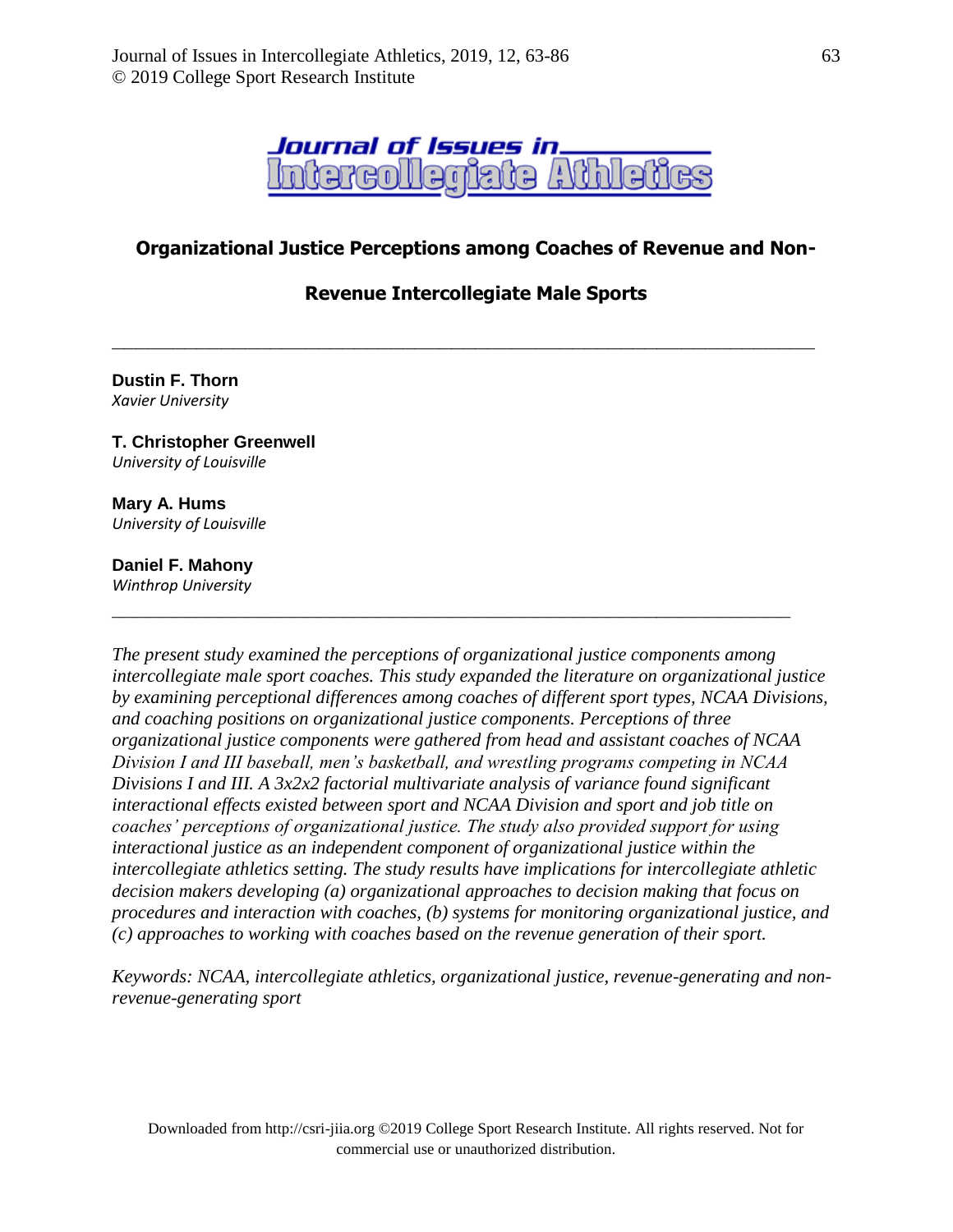ntercollegiate athletics has been experiencing a revolution over the past 20 years. Intercollegiate athletics has been experiencing a revolution over the past 20 years.<br>
During this period, athletic administrators at National Collegiate Athletic Association (NCAA) Division I, II, and III member institutions have focused their efforts on increasing revenue generation in order to cover escalating athletic expenditures. Increased commercialization has led to massive facility construction, on-campus alcohol sales, multi-million-dollar coaching salaries, competitions televised on a daily basis throughout the academic year, and numerous conference realignments. Overtime, these changes in both institutional structures and the overall intercollegiate athletics industry can affect behaviors and perceptions of employees and organizational decision makers. Kim, Kim, Newman, Ferris, and Perrewè, (in press) recently acknowledged the dramatically changing and stressful environment of intercollegiate athletics requires the organizational decision makers to strengthen and improve the work experiences and well-being of their employees This can be done by fostering a positive relationship between psychological capital and psychological well-being through an employee's perceptions of a supportive organizational climate. One measure of organizational climate has been an employee's perception of fairness, studied under the frame work of organizational justice (Greenberg, 1990). Understanding perceptions of fairness is important as these perceptions have been linked to job satisfaction and organizational commitment, both of which financially impact an organization through operating expenses, turnover, and absenteeism (Cohen-Charash & Spector, 2001).

Organizational justice is defined as the study of the role of fairness as a consideration in the workplace (Greenberg, 1990). While there are various suggestions about the dimensions of organizational justice, many studies have used a three-dimensional model which includes distributive, procedural, and interactional justice (Cropanzano & Prehar, & Chen, 2002). Distributive justice examines an individual's perception of fairness of actual outcomes in the resource distribution process. Procedural justice examines an individual's perception of fairness in relation to the policies and procedures used by an organization to make decisions. Finally, interactional justice examines an individual's perceptions of fairness in relation to the interpersonal interactions within the organization during the resource distribution process (Greenberg, 1990).

Intercollegiate athletics is the most researched segment of the sport industry regarding organizational justice. The literature on organizational justice within intercollegiate athletics has examined athletic directors and administrators (Hums & Chelladurai, 1994a; Mahony, Hums & Riemer, 2002, 2005; Patrick, Mahony, & Petrosko, 2008), athletic board chairs (Mahony et al., 2002, 2005), students (Mahony, Reimer, Breeding, & Hums, 2006), student-athletes (Czekanski & Turner, 2015; Jordan, Gillentine, & Hunt, 2004; Kim, Andrew, Mahony, & Hums, 2008; Mahony et al., 2006; Czekanski & Turner, 2015), and coaches (Hums & Chelladurai, 1994b; Jordan et al. 2004; Kim & Andrew, 2013 & 2015; Whisenant & Jordan, 2006). These studies have mainly focused on four characteristics: (a) athletic job position, (b) NCAA Division, (c) sport type, and (d) gender.

Given recent shifts and the unique financial structure of intercollegiate athletics, where there is no requirement to be financially independent due to the backing of the overall institution, resource allocation decisions between sport programs that are revenue-generating and nonrevenue-generating are often vastly different. Intercollegiate coaches directly feel the effects of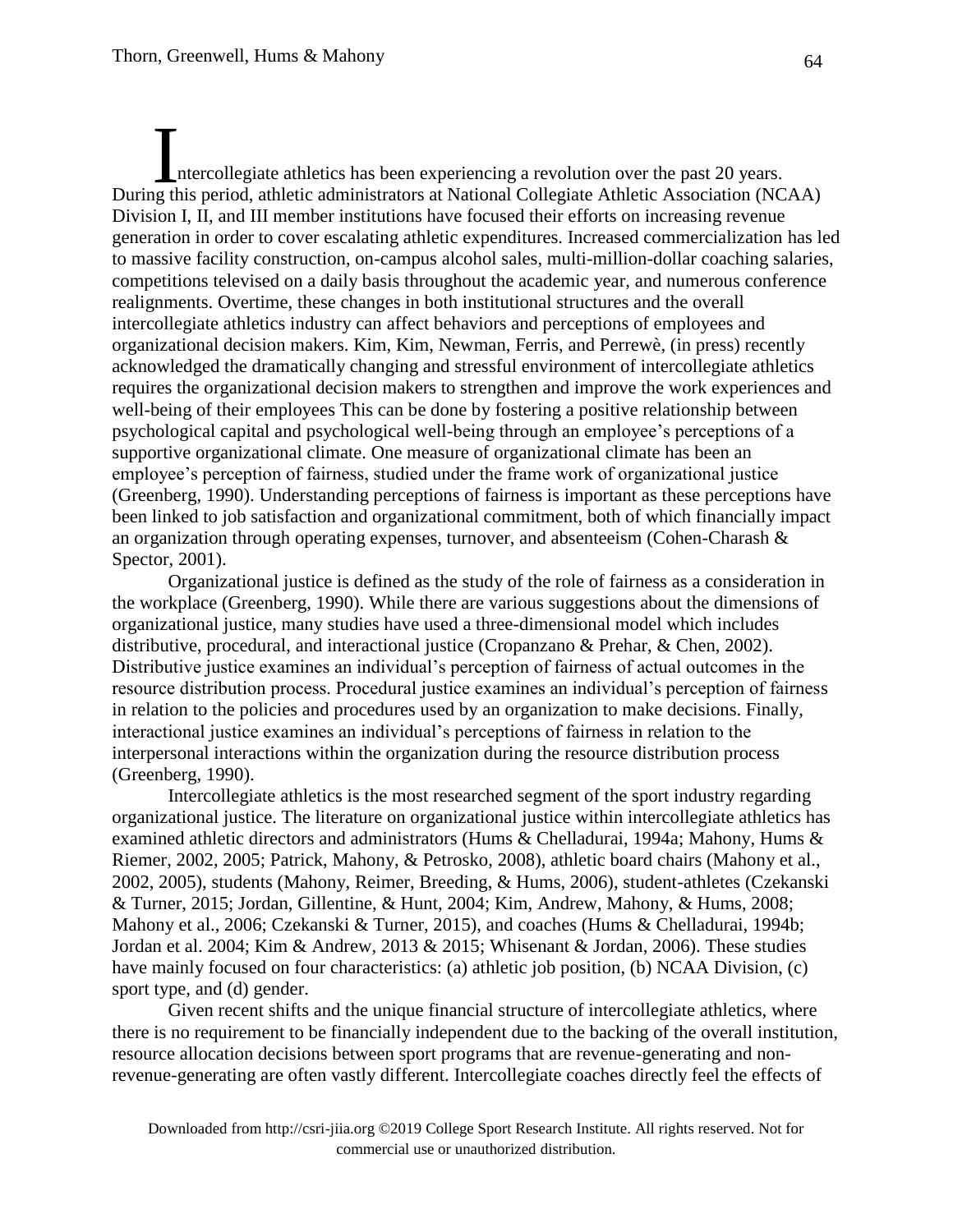these decisions. Therefore, exploring sport type based on revenue generation could help further the understanding of perceptions of fairness within intercollegiate athletics.

## **Organizational Justice**

Greenberg and Colquitt (2005) chronicled the progression and development of the organizational justice literature, identifying three prominent dimensions: a) distributive justice, b) procedural justice, and c) interactional justice. The distributive justice literature is grounded in the work of Adams (1963, 1965) and Deutsch (1975). Adams proposed a theory of social inequity, where individuals compare their perceived job inputs to outcome ratios with others in the organization. Individuals who perceive this ratio to be unequal will alter their behaviors in an attempt to stabilize the perceived imbalance of outcome distribution. Using equity based distributive justice to guide resource allocation decisions requires an organizational decision maker to base the allocation of resources on the perceived inputs by an individual or group. The more one is deemed to contribute toward the achievement of organizational goals, the greater the allocation of recourses the individual or group will receive. Deutsch (1975) believed Adams' use of equity as a single determinant of justice was a limited perspective. Therefore, Deutsch introduced two additional methods of resource allocation, equality and need. Equality-based distributive justice refers to instances in which decision makers treat individuals or groups equally in the distribution process. This is not to assume an equal distribution is always given, but rather, individuals have an equal opportunity to receive a given resource (Tornblom & Johnsson, 1985). Within the equality-based concept, the amount or magnitude of input by an individual or group is not a determining factor in resource allocation. Rather the goal is for organizational decision makers to maintain an equal system of resource allocation. Need-based distributive justice refers to decision makers choosing to distribute resources based on a determination of need. Research has found need based distributive justice difficult to assess given the diverse definitions of need by individuals or groups within an organization. Mahony, Hums, and Riemer (2005) found three differing determinations of need: (a) need based on a lack of resources, (b) need based on the higher costs of the organizational activity, and (c) need based on the cost of competitive success.

Adding to the organizational justice literature, Thibault and Walker (1975) defined procedural justice as an individual's perception of fairness based upon organizational policies and procedures. Thibault and Walker concluded the amount of "voice" the disputant had in the decision-making process impacted that individual's perception of fairness. Even given these studies, Bies and Moag (1986) still found the theory of organizational justice to be incomplete as it did not incorporate interactions an individual has with others within the organization. Bies and Moag found perceptions of fairness were not just determined based on objective elements such as distribution of resources or procedures. An individual's perception of organizational fairness must include how an individual interacts with others both interpersonally and informationally. Interactional justice is defined as an individual's perception of fairness based upon the interpersonal communications with the organization (Greenberg & Colquitt, 2005). Through their own interpersonal interactions, Bies and Moag noticed the assessment of interpersonal treatment was process focused, while the actual interaction was not. Bies and Moag explained interactional treatment is conceptually different than the structuring of procedures. Organizational procedures are created to be replicated to make decision-making more efficient.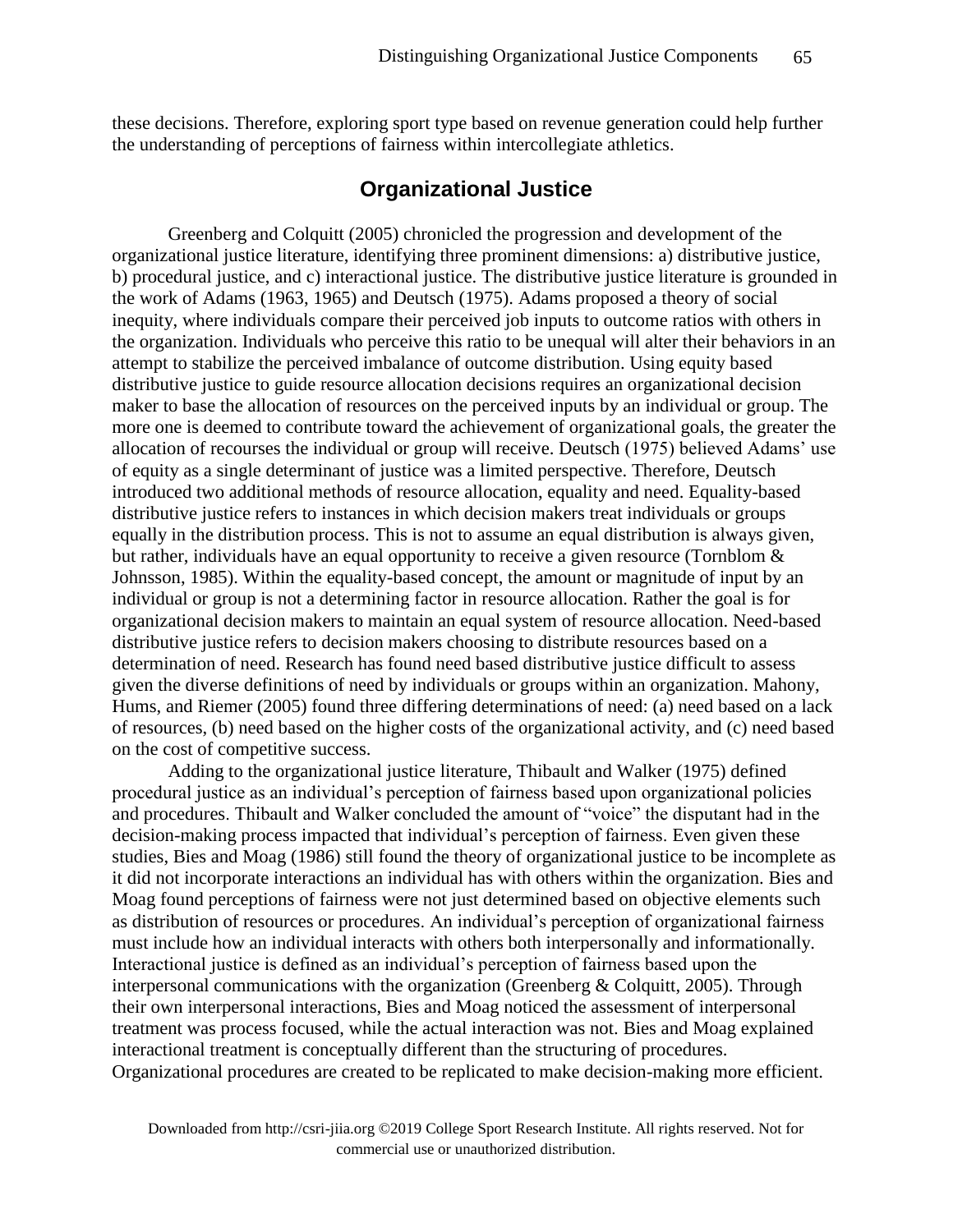The organic nature of human interactions cannot be limited to such a structured process and therefore must be separated from procedural justice as a unique dimension.

Most research on organizational justice has focused on distributive and procedural justice and their relation to organizational behavior. The use of interactional justice in studies has been limited due to the discussion of whether it is a unique construct of organizational justice or simply a sub-construct of procedural justice (Cropanzano & Greenberg, 1997; Cropanzano & Randall, 1993; McFarlin & Sweeney, 1997). Several researchers have provided evidence and support for the use of interactional justice as a distinct and unique construct (Bies & Moag, 1986; Cohen-Charash & Spector, 2001; Colquitt, Conlon, Wesson, Porter, & Ng, 2001; Moorman, 1991). Cohen-Charash and Spector (2001) provided support for the distinctions among the three organizational justice components in a meta-analysis of justice in organizations. The metaanalysis concluded that while the three components of organizational justice are strongly related, there is sufficient evidence to consider them distinct constructs. Each construct had different relationships between each other and their correlates. In another meta-analysis of organizational justice, Colquitt et al. (2001) indicated procedural justice predicted both job satisfaction and organizational commitment. This finding was different from Cohen-Charash and Spector (2001) who found only organizational commitment was significantly related to procedural justice. These studies provide a foundation for not only defining the theory of organizational justice but also provide meaning for understanding the impact organizational decision makers can have by either enhancing or diminishing individual perceptions of organizational fairness. However, most literature on organizational justice has focused on industries outside of the sport setting leaving many questions regarding the impact fairness perceptions have on sport organizations.

## **Organizational Justice in Intercollegiate Athletics**

The segment of the sport industry receiving the most attention regarding organizational justice has been intercollegiate athletics. The literature on organizational justice within intercollegiate athletics has examined athletic directors and administrators (Hums & Chelladurai, 1994a; Mahony, Hums & Riemer, 2002, 2005; Patrick, Mahony, & Petrosko, 2008), athletic board chairs (Mahony et al., 2002, 2005), students (Mahony, Reimer, Breeding, & Hums, 2006), student-athletes (Czekanski & Turner, 2015; Jordan, Gillentine, & Hunt, 2004; Kim, Andrew, Mahony, & Hums, 2008; Mahony et al., 2006; Czekanski & Turner, 2015), and coaches (Hums & Chelladurai, 1994b; Jordan et al. 2004; Kim & Andrew, 2013 & 2015; Whisenant & Jordan, 2006). These studies have mainly focused on four independent variables: (a) athletic job position, (b) NCAA Division, (c) sport type, and (d) gender.

Hums and Chelladurai (1994a) initiated the literature on distributive justice within the sport setting by developing an instrument to assess the perceptions of distributive justice of both male and female NCAA coaches and administrators using the three-principled conceptual model established by Tornblom and Jonsson (1985; 1987). The instrument development identified four sub-principles of equity (productivity, spectator appeal, ability, and effort), three sub principles of equality (equality of treatment, equality of results, and equality of opportunity), and need using 12 hypothetical scenarios on distribution and retribution of money, facilities and support services within intercollegiate athletics.

Continuing their research, Hums and Chelladurai (1994b) used the developed scale to survey male and female coaches and administrators across all NCAA Divisions to examine group differences in perceptions of distributive justice pertaining to the critical resources of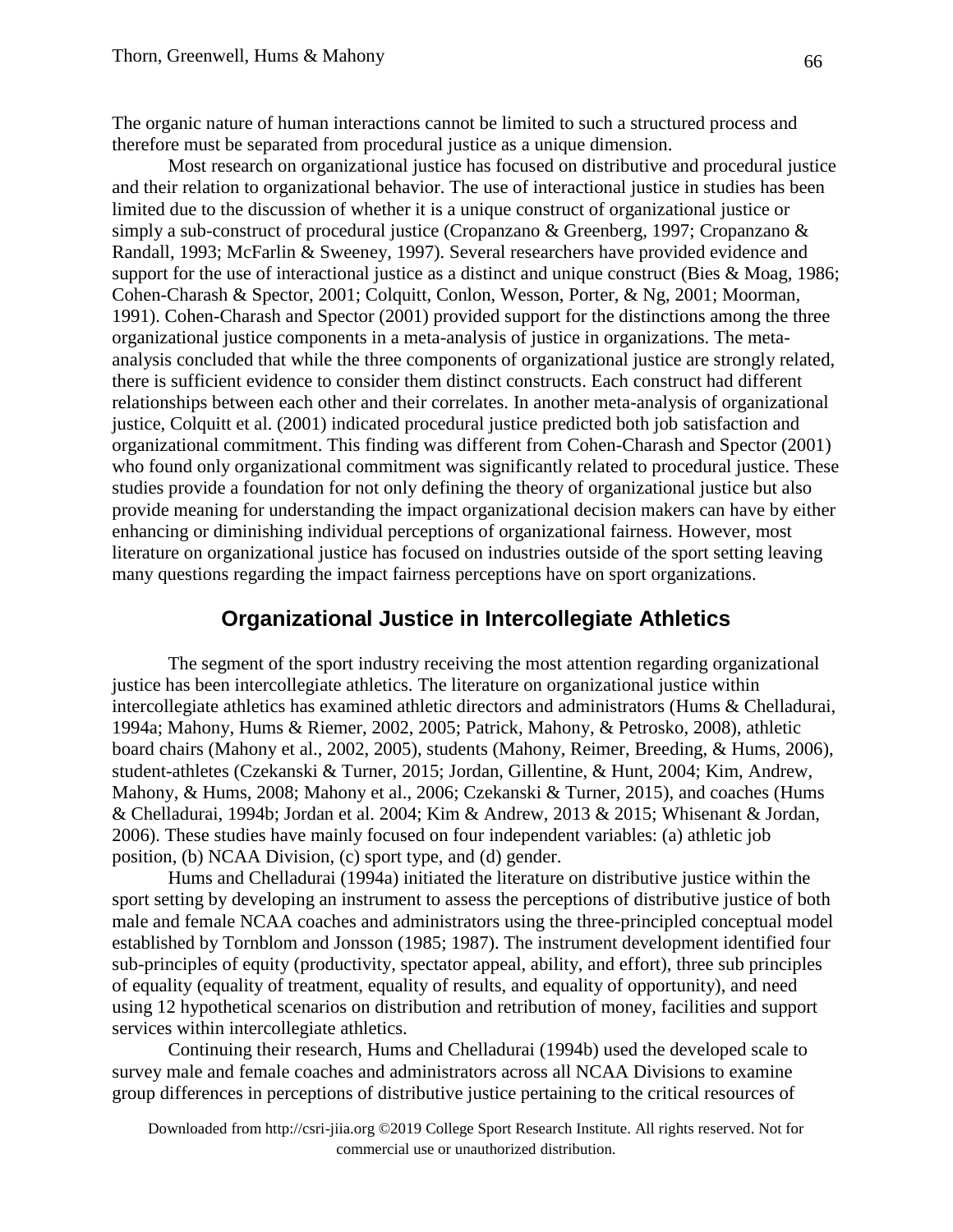money, facilities, and support services, based on organizational position, NCAA Divisional membership, and gender. Results indicated while male and female coaches both rated need and equality high, male coaches preferred fairness distributions related to equity more than female coaches, while female coaches preferred distributions based on equality more than male coaches. Researchers also found a difference in perceptions within NCAA Divisions. Coaches and administrators of Division I institutions preferred distributions based on equity, compared to administrators within Division II and III. However, the study found no significant differences by job position (coach v. administrator). This was attributed to the notion many administrators were once coaches themselves and still viewed distributive justice from a coaches' perspective rather than looking at "the big picture" of the entire athletic department. The major findings of this study were that administrators and coaches at all three NCAA Divisions viewed equality of treatment, need, and equality of results as the most just sub-principles for distributive justice.

To test the findings of Hums and Chelladurai (1994b) within the practice of making distribution decisions, Mahony and Pastore (1998) examined NCAA revenue and expense reports from 1973 to 1993 to assess the actual financial allocation decisions of athletic administrators. Findings showed Division I administrators allocated financial resources toward revenue generating sports over other sports suggesting the use of distributions based on equity was used over other distributive justice principles. These practical applications of resource distribution were not consistent with the findings of Hums and Chelladurai (1994b) where equality and need were preferred.

In a follow-up study, Mahony et al., (2002) examined fairness perspectives of the athletic director and athletic board chairs who were in the positions to make financial decisions in their prior study. In this study, the need based distributive justice principle was perceived to be most fair among financial decision-makers. Another interesting finding was financial decision-makers within Division I preferred equity over equality, while Division III preferred equality of treatment. While these findings are interesting, they did lead to inconsistencies in the literature. Hums and Chelladurai (1994b) found no significant difference in perceptions of distributive justice among Division levels. However, Mahony at al. (2002) concluded decision makers at Division I institutions were more likely to select distribution based on contribution, while those at Division III institutions were more likely to select distribution based on equality. Mahony et al. (2005) also examined divisional differences with respect to perceptions of need. Division I administrators responded by indicating lack of revenue, competitive success, and Title IX issues were the primary determinants of need. In contrast, Division III administrators responded by indicating high costs of sport, travel, and equipment were the primary determinants of need. Further differences among NCAA Divisions support the use of need as an important independent variable in organizational justice studies in the college sport setting.

While the above studies focused on the perceptions of organizational decision-makers, other studies examined perceptions of both students and student-athletes. Mahony et al. (2006) found students and student-athletes perceived equality of treatment and need as being most fair, a result that was consistent with the findings of Hums and Chelladurai (1994b). With regard to gender, male students preferred distribution based on equity, while female students preferred distribution based on equality of treatment.

Based on the work of Mahony et al. (2002, 2006), Kim et al. (2008) created the Distributive Justice in Intercollegiate Athletics Scale to examine perceptions of student-athletes based on real experiences, as opposed to the scenario-based approach by Hums and Chelladurai (1994b) and others. The scale included items assessing perceptions of all three distributive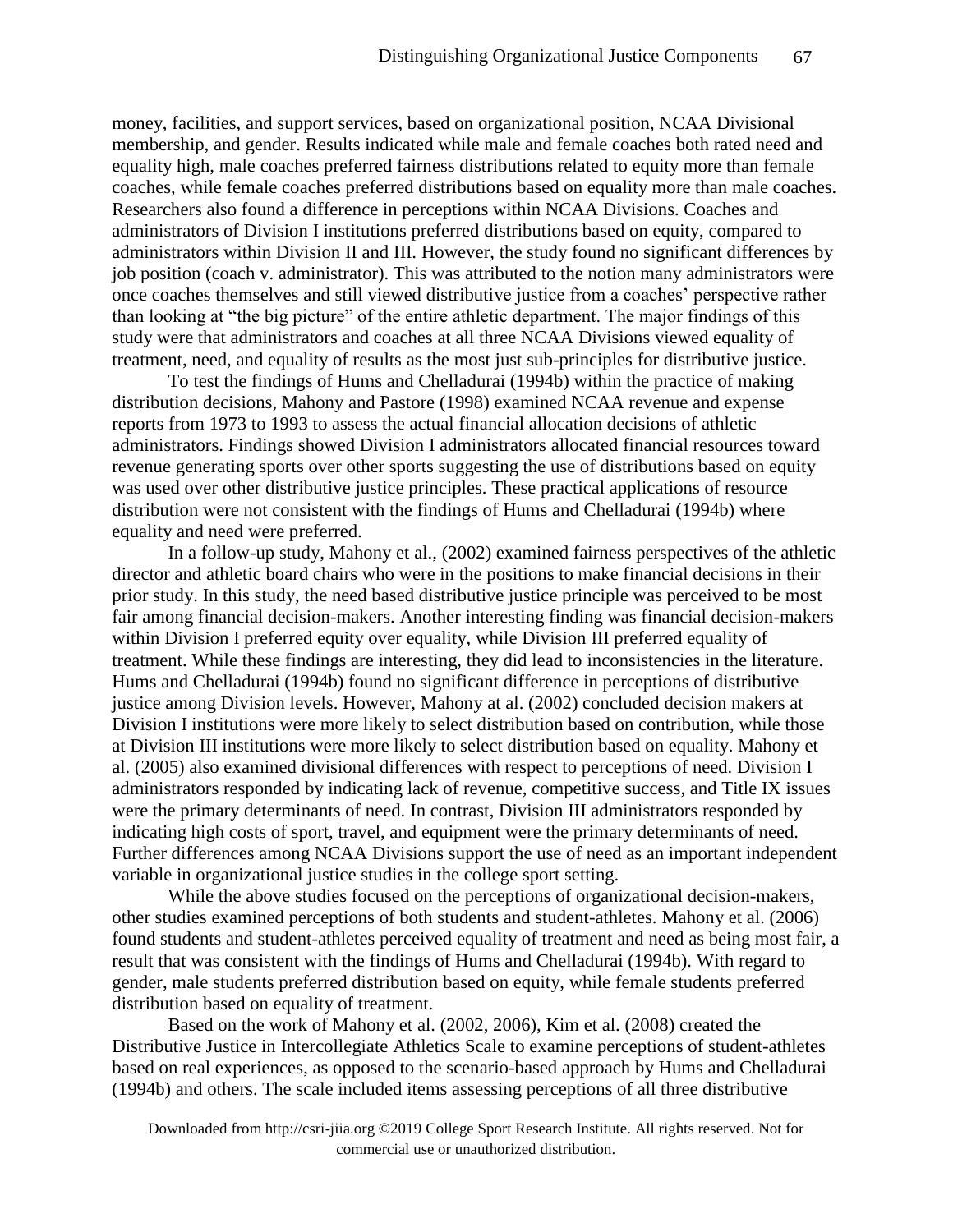justice principles within ten sub-principles. While results did not indicate a significant interaction effect between gender and sport type, a significant main effect for sport type (revenue-generating sport v. non-revenue-generating sport) was determined on the basis of equality and need. Student-athletes of revenue-generating sports had significantly higher perceptions of equality and need than student-athletes of non-revenue-generating sports. These findings support the notion that perceptions of fairness may be related to elements of sport type more than the gender of the student-athlete.

Czekanski and Turner (2015) sought to expand upon the organizational justice literature within the intercollegiate athletics setting by exploring student-athletes' perceptions of organizational justice and social exchange using the four-component (distributive, procedural, informational, and interpersonal) organizational justice model. Researchers used structural equation modeling (SEM) to establish a model of the relationship organizational justice components have with the trust student-athletes have in their coach. The model revealed a good fit for three (procedural, interpersonal, and informational) of the four components. Researchers concluded student-athlete perceptions of fairness do have a positive relationship with trust in their coach. The enhancement of leader exchange can be achieved through an increase in trust by way of perceptions of fairness. The finding that distributive justice was not a significant antecedent of trust was attributed to both the measurements' inability to allow subject to compare distributions, as well as the possibility student-athletes in-fact do perceive distributions are provided equitably.

While their prior study examined organizational justice perceptions among studentathletes, Kim and Andrew (2013) sought to examine differences in perceptions of all three organizational justice components among intercollegiate coaches of different sport types and participant gender. Findings indicated coaches did not distinguish between procedural and interactional justice, a finding that is inconsistent with the organizational justice literature (Greenberg & Colquitt, 2005; Cropanzano & Greenberg, 1997). In regard to distributive justice, coaches generally perceived their distribution of resources to be unfair. However, no main or interactional effects were indicated among sport type and gender. In summary, intercollegiate coaches, regardless of sport, found the distribution of resources to their sport to be unfair.

These studies provide a good start in understanding organizational justice in a sport context. Mahony, Hums, Andrew, and Dittmore (2010) reviewed the collective writings on organizational justice in the sport setting for the purpose of summarizing the literature and making suggestions for future research. Researchers found much of the research focused on distributive justice. While these contributions have expanded the breadth of distributive fairness to equity, equality, and need, little research has addressed the need to more fully understand the impact fairness perceptions have by examining all three organizational justice principles. In addition, Mahony et al. (2010) pointed that while a few studies had integrated the impact perceptions of organizational justice had on organizational outcomes, like job satisfaction and organizational commitment, many have been limited in their generalizability due to the use of student sampling. Finally, another limitation of prior research has been a lack of focus on sport type. Kim and Andrew (2013) were the first to examine the potential effect of sport type in relation to all three organizational justice principles among intercollegiate athletics coaches. A significant contribution was finding intercollegiate coaches did not distinguish between procedural and interactional justice. As mentioned previously, the distinction of procedural and interactional justice as independent components of organizational justice is a debated topic. Researchers outside of sport have presented findings supporting a distinction between them (Bies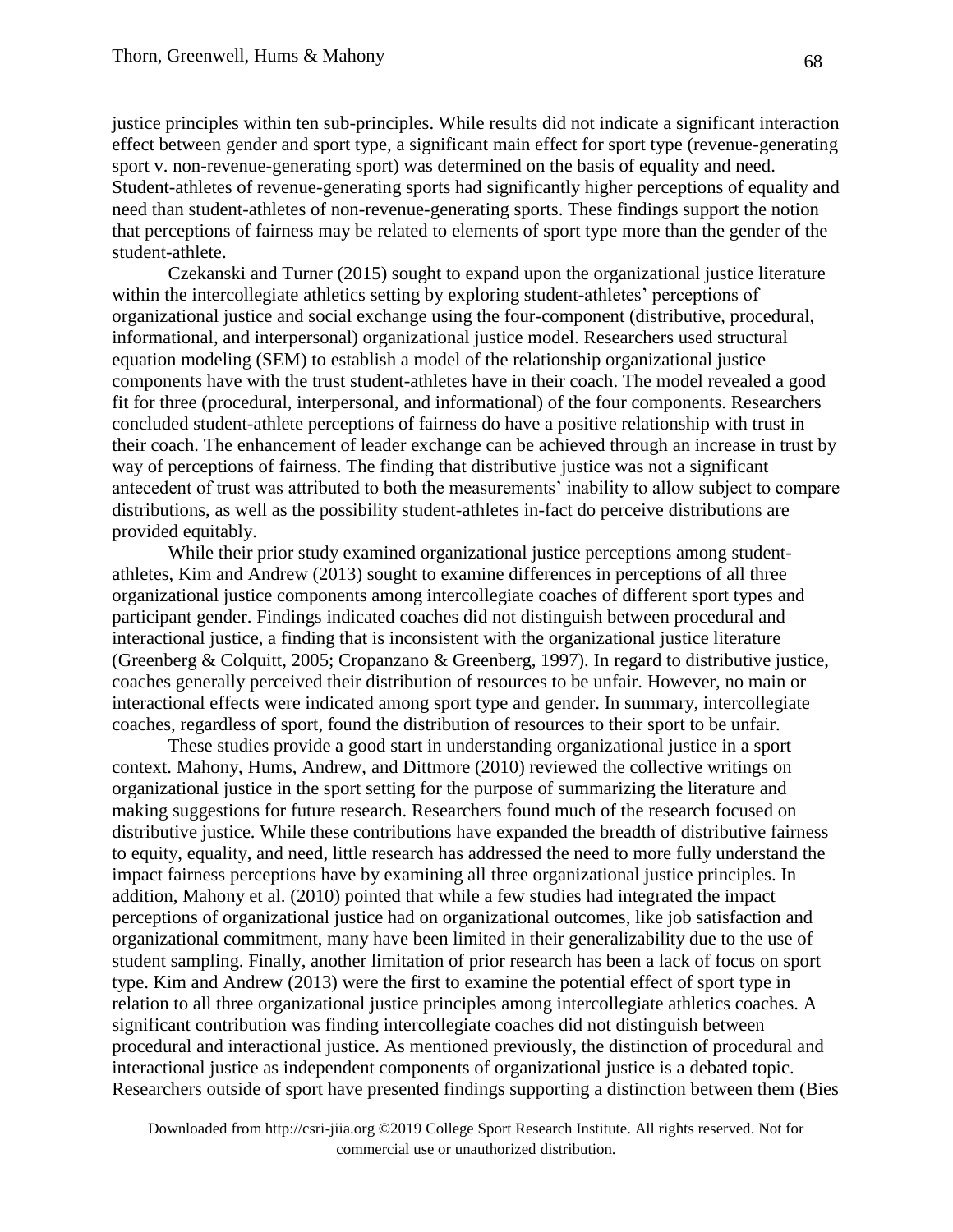& Moag, 1986; Cohen-Charash & Spector, 2001; Colquitt, Conlon, Wesson, Porter, & Ng, 2001; Moorman, 1991). Within the sport setting, however, the minimal examination of the threecomponent model does not provide sufficient substantive findings to support a consensus.

## **Defining Sport Type in Intercollegiate Athletics**

The financial landscape of intercollegiate athletics has substantially shifted in the past couple decades. The median total revenues and expenses in 2016 for Division I Football Bowl Subdivision (FBS) institutions were \$68,614,000 and \$71,689,000 respectively. When considering only those institutions from the newly formed Autonomous Governance (AG) "Power 5" Conferences (ACC, Big 12, Big Ten, and PAC-12, and SEC), average total revenues were \$97,276,000 with average total expenses of \$98,913,000. Over the 12-year period since 2004 revenues have grown by 143.2% with expenses growing by 147.3% for Football Bowl Subdivision (FBS) institutions. Over the same period, revenues have increased by 124.1% and 120% for Football Championship Subdivision (FCS) and Division I no-football schools respectively. Expenses for these Division I subdivisions have increased by 121.4% and 123.3% as well. This financial data indicates an environment where expenses exceed revenues for almost all intercollegiate athletic departments. In fact, the 2016 NCAA report revealed only 24 of the 65 Division I institutions in the Autonomy Group (AG) generated revenues in excess of expenses for the 2015-16 fiscal year, with a median loss of \$10 million. All 64 institutions in the Non-Autonomy FBS Group, had a net loss with a median debt of \$20 million (NCAA, 2017a). The USA Today Sports' College Athletic Finances database (2017) indicated only 13 of 230 public institutions reported using \$0 in institutional subsidy.

The growth in athletic expenditures emphasizes the need for athletic programs at NCAA institutions to continue revenue growth. According to the Equity in Athletics Disclosure Act (EADA) database only two sports generated a profit for Division I FBS institutions in 2015, football and men's basketball (EADA, 2017). It should be noted, the sports which generate revenue differs by institution. Sports such as baseball, men's ice hockey, women's basketball, and volleyball are often used as revenue generators. However, they are often unable to generate sufficient revenue to cover the cost of the individual sport, let alone cover the remaining expenses incurred by other non-revenue-generating sport programs. The combination of the EADA data and the NCAA financial reports indicate only a small number of sport programs generate sufficient revenue necessary to support the escalating expenses of intercollegiate athletics. This scenario creates a burden for athletic department decision makers who appear to be seeking more revenue streams through athletics. Only a few sport programs, however, seem able to achieve this revenue generating objective.

Another example of the changing landscape for intercollegiate athletics is the change in the number of men's sports offered among NCAA member institutions. Across all three NCAA Divisions (I, II, and III), 86 fewer institutions offer wrestling (a non-revenue generating sport) in 2017-18 as compared to 1988-89, the largest net decrease of any men's sport program. However, during the same period, NCAA member institutions have increased the number of revenuegenerating programs by 103 for men's basketball and 76 for football (NCAA, 2018). The increase in sponsorship for men's basketball and football rank  $7<sup>th</sup>$  and  $10<sup>th</sup>$  respectively among the 27 championship sponsored sports in the NCAA. These statistics of sport sponsorship among NCAA member institutions provide evidence of a continued focus toward revenue-generation in intercollegiate athletic departments.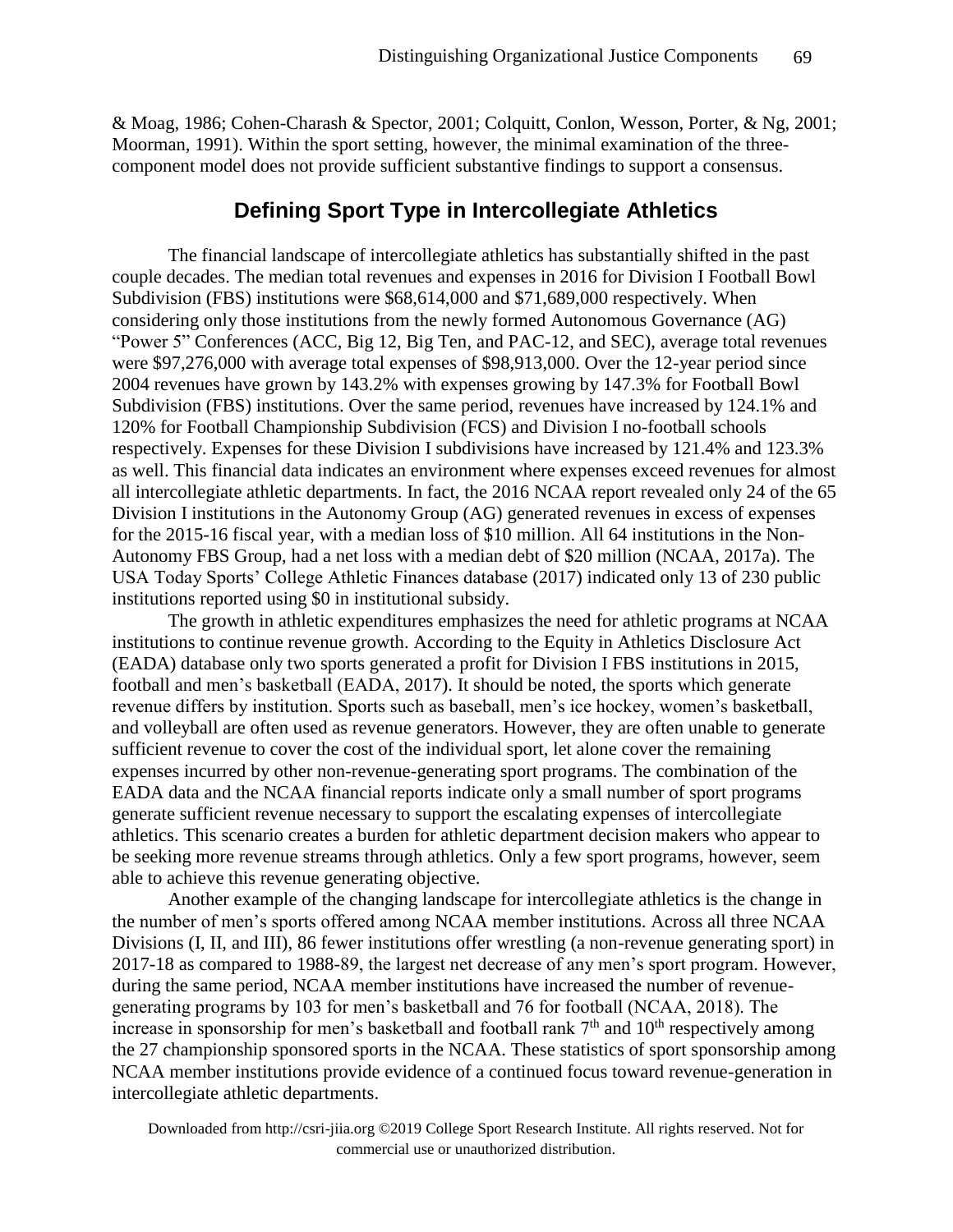The ideological shift towards a revenue-generating, and in some cases profit-making, organizational model can affect fairness perceptions of employees and organizational decision makers. Given the differences between the treatment of revenue-generating and some nonrevenue-generating sports, it appears there may be an opportunity to explore sport type based on revenue generation as a means to further understand perceptions of fairness within intercollegiate athletics as they may have affected a coach's perceptions of fairness in the workplace. In addition, this examination could help to better explain the distinction between procedural and interactional justice within the intercollegiate athletics setting. Finally, while several studies have examined differences among job position within intercollegiate athletics (Hums & Chelladurai, 1994a, 1994b; Mahony et al., 2002, 2005; Jordan et al. 2004; Whisenant & Jordan, 2006; Patrick, et al., 2008; Kim & Andrew, 2013 & 2015), there has yet to be a study examining differences among head and assistant coaches. The present study aims to contribute to the existing literature by further examining of these variables within the organizational justice framework. Assessing coaches' perceptions of fairness may provide decision makers within athletic departments with useful information for creating an environment conducive for all sport coaches to maximize organizational successes.

## **Study Purpose**

While the average Division I institution sponsored 18.9 team's, 8.4 for men and 10.4 for women in the academic year 2017-18 (NCAA, 2018), few of these sports are financially selfsustaining. Traditionally, only football and men's basketball have produced revenues in excess of their respective expenses. While this is not true at every institution, it is certainly far more common for these sports when compared to others. This fact indicates a setting where the revenue potential of only very few sports is subsidizing the majority of the intercollegiate athletic programs. This dynamic within athletic departments, combined with the recent growth in intercollegiate athletics, has likely produced different perceptions of organizational justice among revenue and non-revenue-generating sport coaches. These differing perceptions can lead to a number of different forms of organizational distress such as high turnover, toxic organizational environments, and difficulties in achieving both team and organizational goals (Cohen-Charash & Spector, 2001). Therefore, the need to understand differences in coaches' perceptions of fairness among revenue and non-revenue generating sports and the impact of these perceptions is paramount to an athletic administrators' ability to effectively support the needs of the entire department. The present study aimed to determine if differences in coaches' perceptions of organizational justice were present among types of intercollegiate male sport coaches (revenue-generating, non-revenue-generating-stable, and non-revenue-generatingunstable). To address this purpose, the following research question were developed:

- R1: Do perceptions of organizational justice (distributive justice, procedural justice, and interactional justice) differ among coaches of different sport types (revenuegenerating, non-revenue-generating-stable, and non-revenue-generating-unstable sport coaches)?
- R2: Do perceptions of organizational justice (distributive justice, procedural justice, and interactional justice) differ by NCAA Division (Division I and Division III)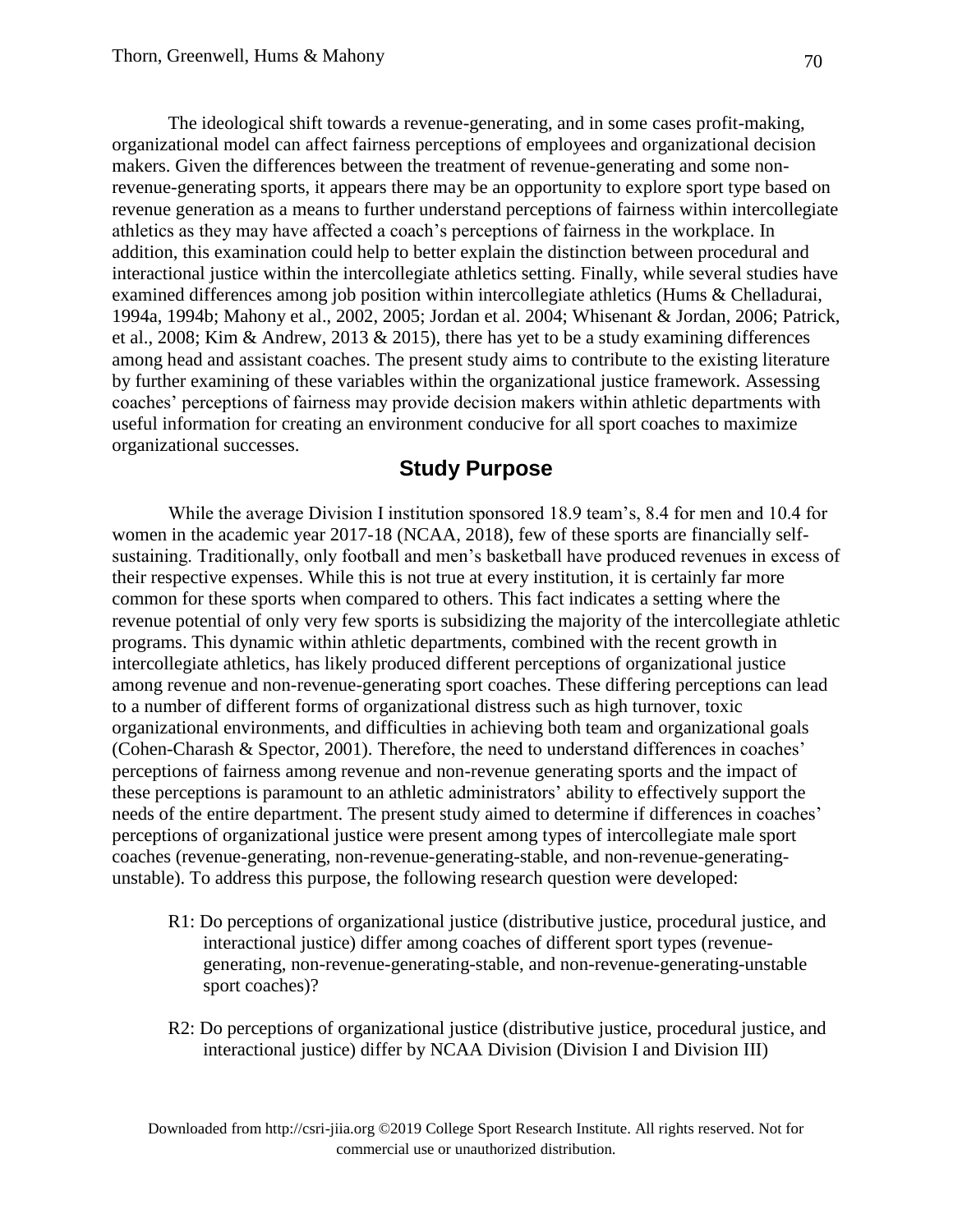R3: Do perceptions of organizational justice (distributive justice, procedural justice, and interactional justice) differ by coaching position (head coaches and assistant coaches)?

## **Method**

#### *Participants*

Participants were head and assistant coaches of men's basketball, men's baseball, and men's wrestling teams competing at NCAA Divisions I and III. These teams were selected to represent different levels of revenue generation and stability. The present study used men's basketball coaches to represent revenue generating sport coaches due to a larger representation of sponsorship across both Division I and III compared to football. The remaining sports can be identified as non-revenue generating sports. However, over the past several decades, organizational decisions have resulted in some sports being more stable than others based on longitudinal sponsorship of the sport by NCAA institutions. Therefore, non-revenue generating sports were divided into non-revenue-generating-stable and non-revenue-generating-unstable sports based on the total sponsorship of the sport across all NCAA Divisions. Baseball was chosen to represent non-revenue-generating-stable sport as there has been a net increase in sponsorship of 106 programs across all three Divisions over the past 30 years. The net change in sponsorship of baseball programs has mirrored the sponsorship of basketball, which has experienced a net increase of 103 programs over the same 30-year period. Wrestling was chosen to represent non-revenue-generating-unstable sport because there has been a net decrease of 86 programs, the largest decrease in sponsorship among all NCAA sports over the past 30 years (NCAA, 2018).

Division I and III institutions were examined due to the differences in institutional missions and objectives. Division I stresses a higher level of competition and revenue generation through maximizing commercialization opportunities. In contrast, Division III is focused more on student-athlete development. As stated by the NCAA, "Division III athletics departments place special importance on the impact athletics has on the participants rather than on the spectators. The student-athlete's experience is of paramount concern." (NCAA, 2017c, para. 4). These differences in missions and objectives mean there could be potential differences in organizational perceptions among coaches.

Coaches from institutions sponsoring all three sports were used for the analysis. These institutions were chosen because organizational justice perceptions are based on organizational differences such as budget, organizational size, division of labor, and organizational goals. Therefore, to reduce the variance in generalizability, institutions most similar in their sport sponsorship were used. Contact information was gathered form the NCAA sport sponsorship database, resulting in a population size of 982 head ( $n = 456$ ) and assistant ( $n = 526$ ) coaches from 67 institutions in Division I and 85 in Division III (NCAA, 2017b).

#### *Instrument*

The instrument used in this study consisted of two sections: (a) demographic questionnaire, and (b) the Organizational Justice Index (OJI). Rahim, Magner, and Shaprio (2000) developed the 23-item Organizational Justice Index (OJI) to measure respondents perceived fairness across three components of organizational justice: (a) distributive, (b)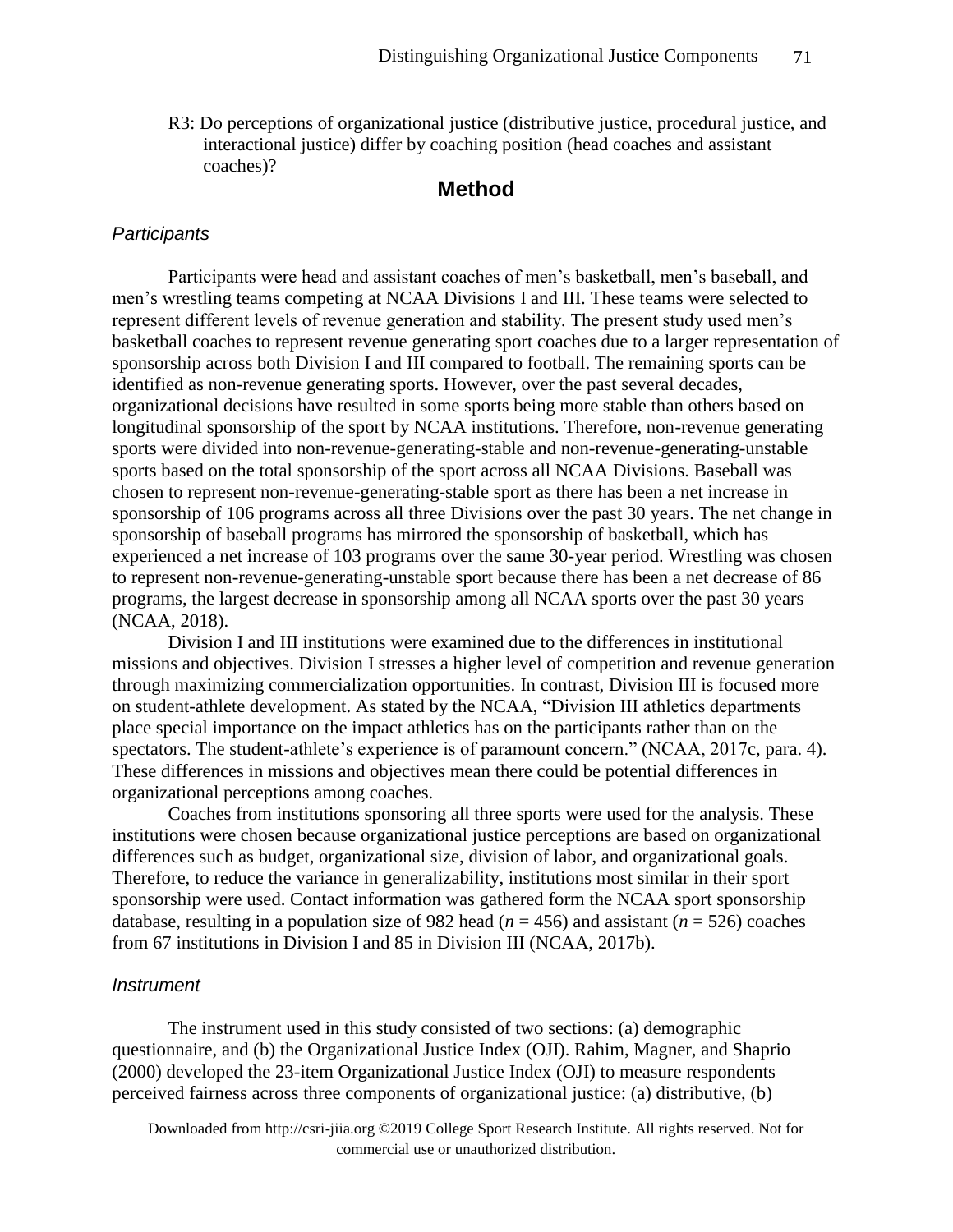procedural, and (c) interactional justice. Eight distributive justice items focused on the respondents' perceived fairness of outcomes provided by the organization. Seven procedural justice items measure the respondents' perceived fairness of the formal decision–making policies and procedures used by the organization. Finally, eight interactional justice items measure the respondents' perceived fairness of the treatment the respondents received from their immediate supervisor. Each item was measured on a seven-point Likert-type scale. (1= Strongly Disagree; 7= Strongly Agree). Mean scores from each subscale were then compared against each other to determine the relative influence of each subscale on the respondents' overall perception of organizational justice. Findings from previous studies in the sport setting have shown the OJI to be both valid and reliable (Jordan, 2001; Jordan et al. 2007).

#### *Data Collection*

The questionnaire was administered by email through SurveyMonkey, using several principles for web-based survey design outlined by Dillman (2000). Based on these recommendations the first process in data collection was to pre-notify each member of the selected sample by e-mail. Approximately one week after the pre-notification e-mail, the first survey was sent via e-mail, accompanied by an introductory letter and instructions for completion. One week after the initial distribution of the instrument, a thank you/reminder e-mail notification was sent. This notification served two purposes, first to thank those coaches who had already taken part in the study and second to remind those who had not completed the survey to do so. Approximately three to four days later, a second administration of the instrument took place using the same procedure as the initial survey. A final contact thanking the participants was sent one week following the second administration of the survey.

#### *Data Analysis*

The purpose of this study was to determine if differences in coaches' perceptions of organizational justice were present among various types of coaches of intercollegiate male sports. Differences were examined using sport type, NCAA Division, and coaching position as independent variables. To examine these differences the present study utilized a 3x2x2 MANOVA to determine effects of sport type (revenue generating [men's basketball], nonrevenue-generating-stable [men's baseball], and non-revenue-generating-unstable [men's wrestling]), NCAA Division (I and III), and coaching position (head and assistant coach) on perceptions of the three organizational justice components. The dependent variable for the factorial MANOVA procedure was the three organizational justice components (distributive justice, procedural justice, and interactional justice).

#### **Results**

#### *Response Rate*

A total of 272 of the 982 coaches responded to the survey yielding a response rate of 27.7%. Of the 272 respondents, 39 were excluded due to incomplete responses to the survey, yielding a final response rate of 23.7% ( $n = 233$ ). The low return rate may be indicative of the difficulty in distributing a survey to participants who represent three different sports, each with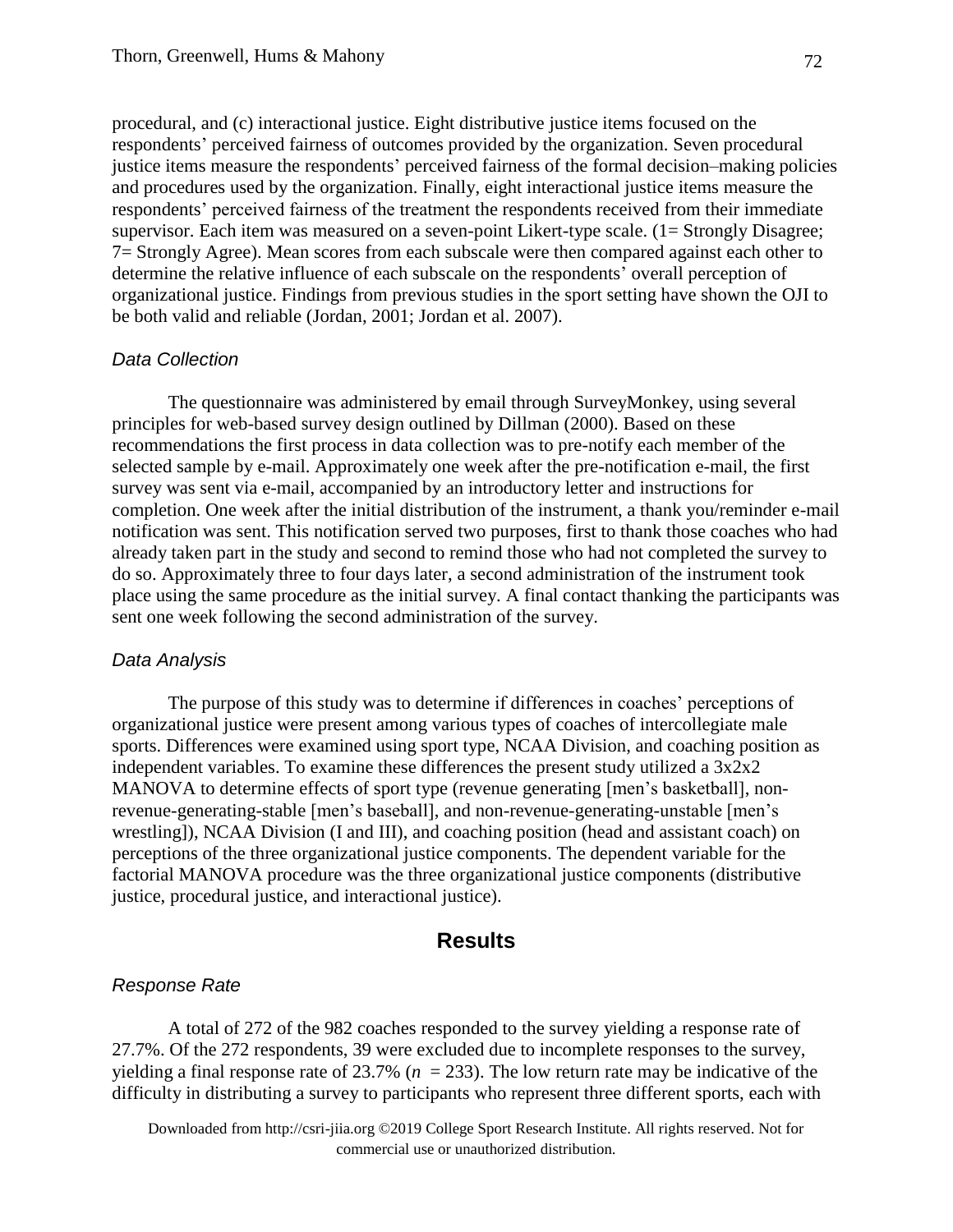different seasons of play, recruiting seasons, and time off. The researchers decided to administer the survey when no teams were in a competitive season to create some continuity among the coaches' duties and maximize the opportunity for taking part in the study.

The breakdown of respondents by NCAA Division, coaching position and sport is shown in Table 1. Chi square analyses were performed to determine if the respondents were representative of the population using three criteria based on common elements of each institution: (a) institution enrollment, (b) number of male student-athletes, and (c) athletic revenue. Data on each institution was gathered from the Equity in Athletics Disclosure Act (EADA) website using the institutional database. The chi square analyses showed a significant fit between the study participants and the non-respondents for each of the independent variables: (a) institution enrollment ( $X^2 = .034$ , df = 1,  $p > .001$ ), (b) number of male student athletes ( $X^2 =$ .467, df = 1,  $p > .001$ ), and (c) athletic revenue generated ( $X^2 = 2.042$ , df = 1,  $p > .001$ ). These chi-square results indicate the final sample appears to be representative of the population.

Further, a regression analysis was conducted to determine if there were differences between respondents and non-respondents. Prior research has indicated late respondents are similar to non-respondents. Since the present study issued the survey at three different times, the regression analysis compared first respondents to the third group of respondents as these groups have the likelihood of being most different. Results of the regression analysis revealed the overall regression equation was not significant ( $R^2 = .031$ , adjusted  $R^2 = .010$ ,  $F(5, 223) = 1.440$ ;  $p = .211$ ). The results revealed no significant differences in any of the independent variables: (a) procedural justice ( $p = .642$ ), (b) distributive justice ( $p = .069$ ), and (c) interactional justice ( $p =$ .559). These results indicated no significant differences between early and late respondents further supporting respondents were representative of the population.

#### *Demographic and Mean Scores*

The descriptive analysis included the following demographic data: (a) age, (b) ethnicity, (c) education, (d) assistant coach level (full-time, part-time, or volunteer), (e) years in current position, (f) years with current organization, and (g) total years coaching. The age of the participants ranged from 22 to 75 with a mean of 37.09 years. Responses indicated 246 (90.4%) participants were Caucasian/White, 19 (7.0%) were African American/Black, one (.4%) was a Pacific Islander, and four (1.5%) reported other. Reported educational levels showed 134 (49.3%) of respondents had completed a bachelor's degree, 127 (46.7%) had completed a master's degree, six (2.2%) had completed a doctoral degree, one (.4%) had completed an associate's degree, and one (.4%) had earned a high school diploma. Of the 163 assistants who participated 129 (79.1%) were full-time, 27 (16.6%) were part-time, and seven (4.3%) were volunteers. Finally, years in current position ranged from 1 to 45 with a mean of 6.81 years, years with current organization ranged from 1 to 45 with a mean of 7.48 years, and total years coaching ranged from 0 to 50 with a mean of 13.59 years.

#### *Scale Reliability*

The present study used a validated instrument drawn from previous research. Cronbach's alpha coefficients were calculated to determine the reliability of the overall Organizational Justice Index (OJI) and for each subscale (procedural justice, distributive justice, and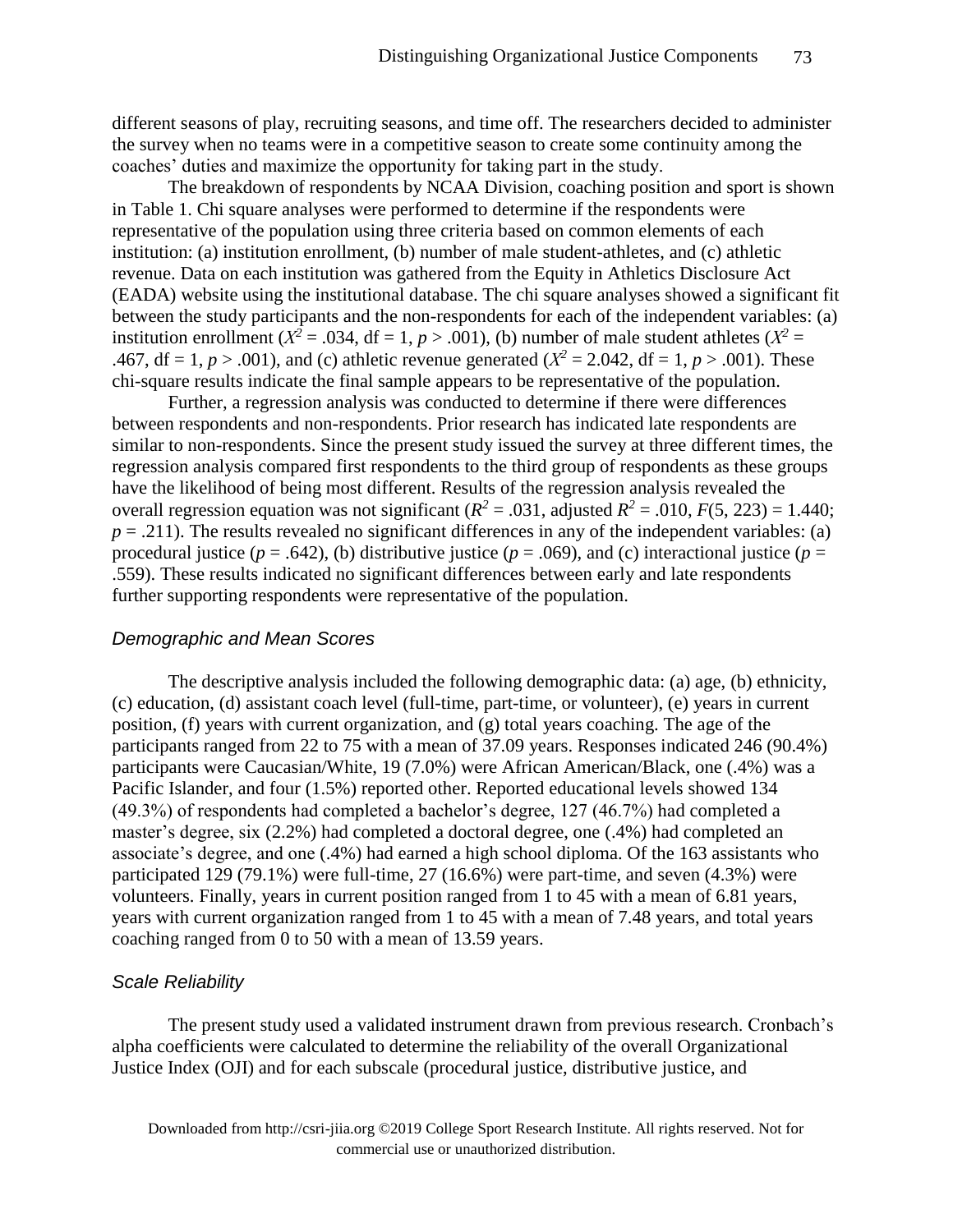interactional justice). Cronbach's alphas for this sample ranged from .905 to .966, indicating all subscales exceeded the recommend value of .70 by Nunnally and Bernstein (1994).

#### *Results of Research Questions*

The present study examined if differences in coaches' perceptions of organizational justice were present among three types of intercollegiate male sport coaches (revenue-generating, non-revenue-generating-stable, and non-revenue-generating-unstable). To test this research question, a 3x2x2 factorial multivariate analysis of variance (MANOVA) was performed for the interaction of sport type, NCAA Division, and job title on perceptions of three organizational justice components. Assumptions for using MANOVA were tested and met. Independent observations were generated by each participant completing a single survey. Levene's test of equality of error variances was not significant at the .05 level for each dependent variable (procedural justice, distributive justice, and organizational justice). Normality of distribution was tested comparing a histogram of result to the normal distribution curve. The result or the factorial MANOVA revealed no main effects for the three independent variables. However, significant interaction effects existed between sport type and NCAA Division  $[F(6, 436) = 2.692; p = .014;$  $\eta^2 = .036$ ] and sport type and job title [*F*(6, 436) = 3.002; *p* = .007;  $\eta^2 = .040$ ]. Because these interactions were significant, the between-subjects effects were analyzed.

The between-subjects test on the interaction between sport type and NCAA Division on coaches' perceptions of organizational justice revealed significant interactions on all three organizational justice components; procedural justice  $[F(2, 220) = 5.140; p = .007; \eta^2 = .045]$ , distributive justice  $[F(2, 220) = 5.780; p = .004; \eta^2 = .050]$ , and interactional justice  $[F(2, 220) =$ 3.142;  $p = .045$ ;  $\eta^2 = .028$ ]. The profile plots of the estimated marginal means for procedural justice indicated a disordinal interaction between sport type and NCAA Division among all three components. The profile plots for procedural and distributive justice were similar, as Division I baseball and men's basketball coaches rated procedural and distributive justice higher than their Division III counterparts. For wrestling, Division III coaches rated procedural and distributive justice higher than Division I coaches. The profile plots for interactional justice revealed different interactions. Division III baseball rated interactional justice higher than Division I, while Division I men's basketball and wrestling coaches rated interactional justice higher than Division III coaches. Complete between-subjects tests for the significant interaction between sport type and NCAA Division can be found in Table 3.

The between-subjects test on the interaction between sport type and job title on coaches perceptions on organizational justice revealed only one significant interaction with interactional justice  $[F(2, 220) = 5.426; p = .005; \eta^2 = .047]$ . The profile plots of the estimated marginal means for interactional justice indicated a disordinal interaction between sport type and job title. The pattern of interaction revealed head baseball coaches perceived interactional justice higher than assistant coaches. However, men's basketball and wrestling assistant coaches perceived higher interactional justice than head coaches. The plot also revealed the separations between job title in the sports of baseball and wrestling were much broader than men's basketball. Complete between-subjects test for the significant interaction between sport type and NCAA Division can be found in Table 4.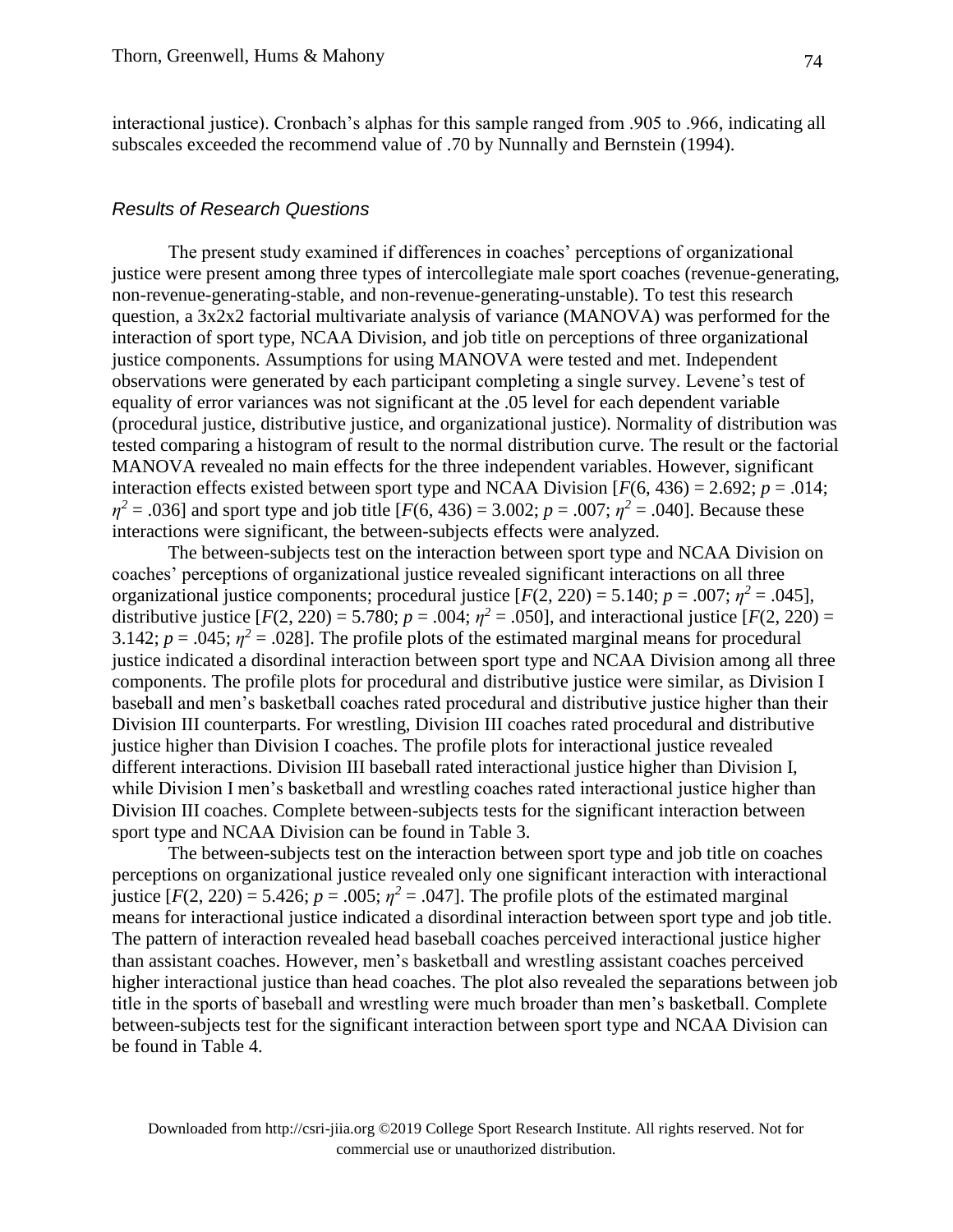## **Discussion**

This study examined the differences in coaches' perceptions of three organizational justice components among different types of intercollegiate male sport coaches (revenuegenerating, non-revenue-generating-stable, and non-revenue-generating-unstable). While previous studies have examined organizational justice components in the intercollegiate athletics setting, this study sought to expand upon the literature related to understanding how sport type, based on revenue generation, impacted differences among the organizational justice components. The current revenue structure of intercollegiate athletics has created a dichotomy of revenue generating and non-revenue generating sport programs. Coaches of these programs likely have different organizational justice experiences through departmental decisions related to budgets, facilities, and sport sponsorship. In addition, the study continued the exploration of perceptional differences by both NCAA Division and job title. The results of the study allow for a better understanding of perceptions of organizational justice components among intercollegiate coaches and implications for how the actions of intercollegiate athletic decision makers may influence these perceptions.

#### *Interactional Effects Between Sport Type and NCAA Division.*

The disordinal interaction between sport type and NCAA Division provided several interesting findings. First, procedural justice and distributive justice were perceived differently by Division I and III baseball and men's basketball coaches, with Division I coaches perceiving more fairness than Division III coaches. Interestingly, the opposite was found for Division I and III wrestling coaches, indicating Division I wrestling coaches perceived both procedures and distribution of resources to be less fair than Division III wrestling coaches. This finding differs from prior studies (Kim & Andrew, 2013; Kim et at., 2008) which found no interaction effect of distributive justice perceptions for different sport types. The present findings indicate the distinctions between NCAA Division establishes differences in perceptions. These findings are consistent with Mahony and Pastore's (1998) longitudinal assessment of Division I administrators allocating financial resources toward revenue generating sports. In addition, institutional procedures as well as stances by the NCAA at large, benefit those sports' competitive growth.

The gap between all justice components was greatest among Division I and III men's basketball coaches possibly indicating the high level of support given to men's basketball programs at the Division I level inflates the perceived fairness levels among coaches, while the distribution of resources within Division III basketball is more even when compared to the other sports sponsored by the athletic department. However, the finding of Division I wrestling coaches perceiving lower levels of fairness compared to Division III indicates there is more to fairness perceptions than just level of support. Adams' (1965) equity theory stated individuals will construct their fairness perceptions based on a comparison of input to outcome ratios. Prior studies have shown lower levels of perceived fairness of resource distribution among coaches receiving high levels of resource allocation due to a comparison based on equity. Coaches of higher resource allocation programs justify their allocation based on revenue contributions and hence perceive they should receive more, instead of financially supporting non-revenuegenerating sport programs (Hums & Chelladurai, 1994b; Kim & Andrew, 2013). The inconsistency of the findings indicate more factors may be contributing to perceptions of fairness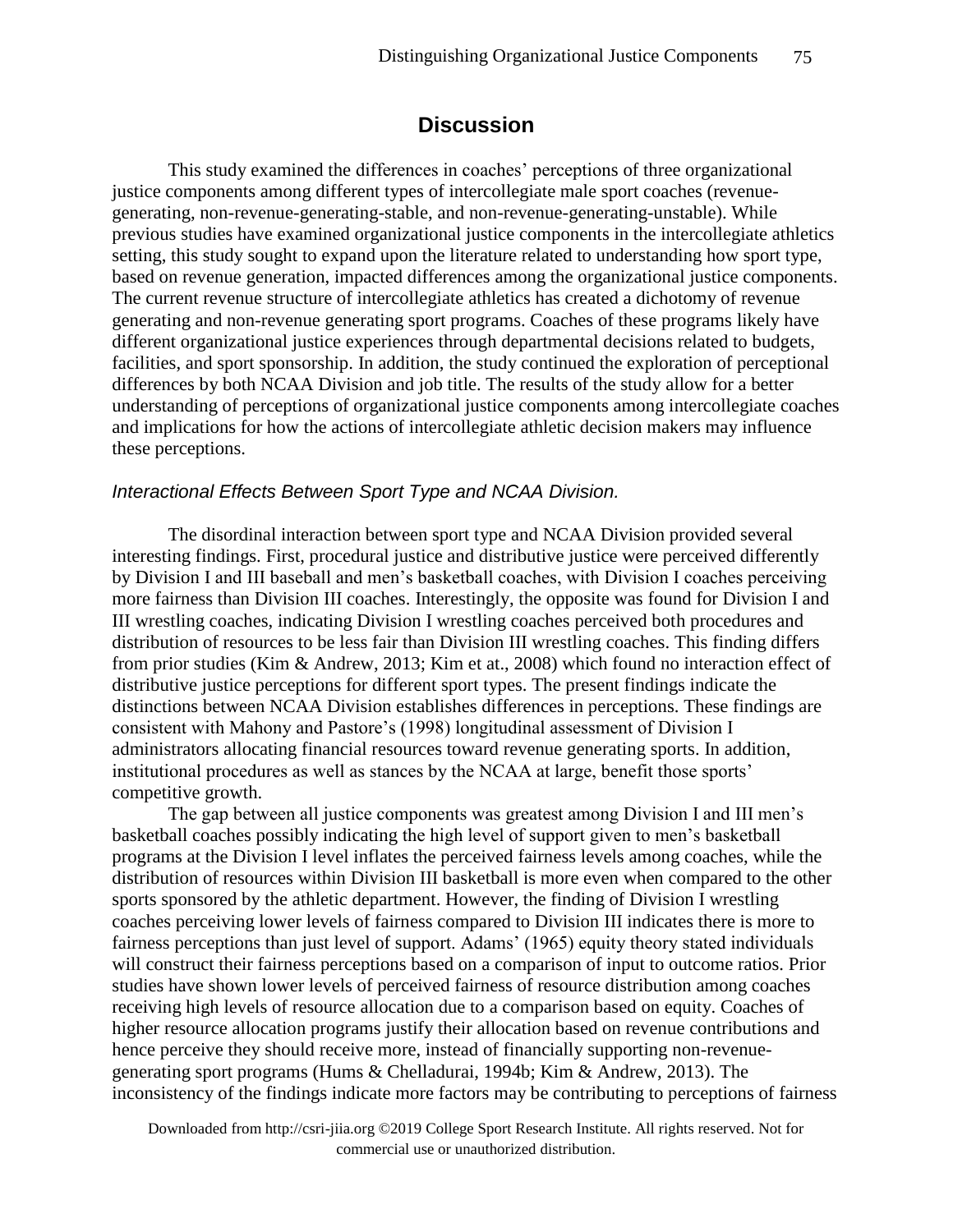among coaches. The practice of moving toward increased revenue, higher commercialism, and greater emphasis on winning, present in many Division I athletic departments may be affecting wrestling coaches as they are often not a high priority within this ideology. Division III athletic departments, on the other hand, use elements of inclusion and participation in their mission as a basis for decision making reflecting higher perceptions of fairness relative to the distribution of resources and the organizational procedures.

Division III baseball coaches perceived higher interactional justice than Division I baseball coaches. This result could indicate Division I baseball coaches have higher expectations of interactions, given the amount of support offered to their programs. As mentioned above, many baseball programs receive generous amounts of both financial and social support. However, the level of fairness of organizational interactions these coaches experience appears to be lower than expected, resulting in lower interactional justice perceptions compared to Division III baseball coaches. The size of the athletic department may also be relevant to this finding. Division I athletic departments, on average, are larger than Division III athletic departments. As a result, the division of labor is greater at the Division I level, resulting in potentially less interaction with organizational decision makers. While Adams' (1965) equity theory has been synonymous with the distribution of resources, the same theory of application of input to outcome ratio can be applied to interactions within an organization. If coaches of different sport types compare resources, processes, and interactions as being related to fairness perceptions, then an understanding of expected interactions in comparison to other coaches is necessary for athletic administrators to engage in effective interactions which benefit both the coach and athletic department.

#### *Interactional Effects Between Sport Type and Job Title.*

The results indicated a disordinal interaction effect between sport type and job title on interactional justice perceptions. Head baseball coaches perceived interactional justice to be more fair than assistant baseball coaches. For men's basketball and wrestling, however, assistant coaches perceived interactional justice to be more fair than head coaches. These findings are interesting when examining the hierarchy of intercollegiate athletic departments. Greenberg and Colquitt (2005) found interactional justice perceptions were associated with direct supervisor evaluations. Head coaches are more closely connected than assistant coaches to the ultimate decision makers within athletic departments. Kim et al. (in press) concluded athletic directors of Division I institutions may not be core influencers to athletic employees' psychological capital, as many do not directly work with an athletic decision maker. Assistant coaches will likely have more interaction with the head coach on both organizational and social matters and fewer interactions with athletic decision makers. This difference in the coach's assessment of interactions may lead one to infer head coaches may have a higher perception of interactional justice based solely on their hierarchical position within the athletic department. The finding that assistant coaches of men's basketball and wrestling perceive higher levels of interactional justice, however, prompts more discussion and research for understanding how assistant coaches interpret interactional justice.

One explanation to this finding could be based on the type of interactions assistant coaches have with athletic department decision makers. Greenberg (1993) argued interactional justice comprised of a distinction between informational and interpersonal justice. Since the head coach is ultimately responsible for a program's success, their interactions with athletic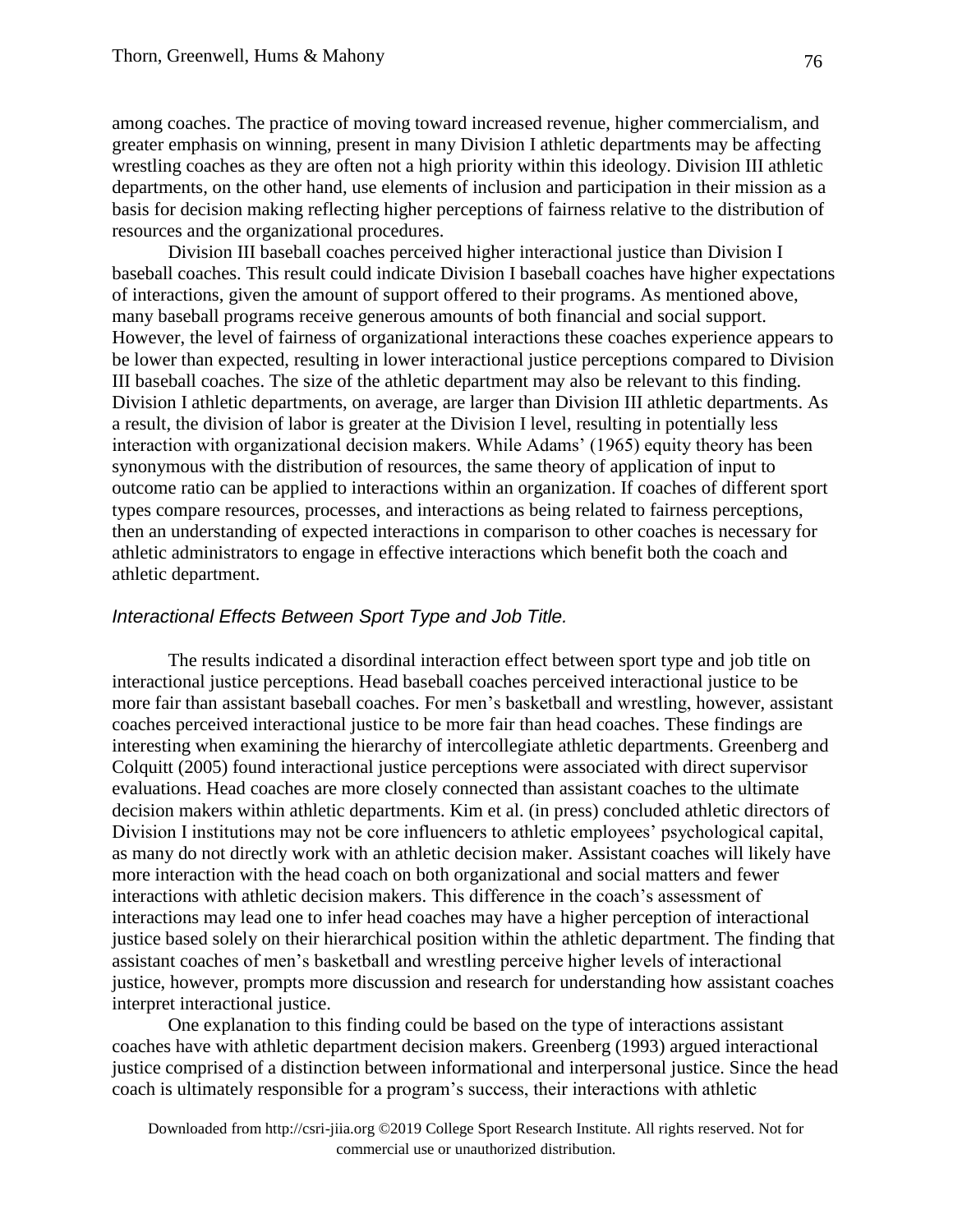department decision makers may incorporate more organizational discussions including team performance, personnel, program budget, academics, or community involvement. Assistant coaches' interactions with athletic department decision makers may be limited to discussions related to less departmental or team topics (e.g., social interactions).

## *Interactional Justice as an Independent Component of Organizational Justice within Intercollegiate Athletics*

The findings of the present study support the use of interactional justice as an independent component of organizational justice within intercollegiate athletics. Prior studies, both within and outside the sport setting, have debated whether interactional justice is an independent organizational justice component (Cropanazano & Greenberg, 1997; McFarlin & Sweeney, 1997) or a subcomponent to procedural justice (Bies & Moag, 1986; Moorman, 1991). The present study found interactions between both (a) sport type and NCAA Division and (b) sport type and job title to be significant in explaining coaches' perceptions of interactional justice. This finding is different from prior studies which found no distinction between procedural and interactional justice in the sport industry setting (Kim & Andrew, 2013). However, studies finding a distinction have still not been conclusive. Czekanski and Turner (2015) used structural equation modeling to test the four-component (distributive, procedural, informational, and interpersonal) organizational justice model only to find a good fit model of a three-component (procedural, interpersonal, and information) construct among student-athletes. Again, the inconsistencies in findings further support the need for further exploration of these perceptions within intercollegiate athletics.

A unique aspect of the interactional justice component is the subjectivity of the perceptions. Resource distribution and policy development can be clearly measured, making these variables more objective in nature. The subjective nature of interactional justice, however, allows athletic department decision makers the opportunity to enhance coaches' perceptions of fairness more easily. This may also provide evidence toward studies that have found multiple dimensions of interactional justice. Bies and Moag (1986) identified four interactional characteristics that positively enhance an employee's interactional justice perceptions: (a) truthfulness, (b) justification, (c) respect, and (d) propriety. The application of these specific characteristics in addition to altering topics of conversation, using different tones in communication, or interacting more frequently, could have a positive effect on the perceived fairness among coaches. Each of these suggestions is cost effective and do not involve risky organizational change, yet provide opportunities for athletic department decision makers to strongly impact coaches' perceptions of interactional fairness.

## **Limitations and Future Research**

Future research on organizational justice in intercollegiate athletics should focus on further investigation of interactional justice as a unique component of organizational justice. The current literature on interactional justice is scarce compared to the literature on procedural and distributive justice. A reason for this may be the debate over whether interactional justice is a truly unique component of organizational justice. The present findings offer support for the use of interactional justice as a unique component. Further, the present research supports the theories of Greenberg (1993) and Bies and Moag (1986) that interactional justice may actually be a larger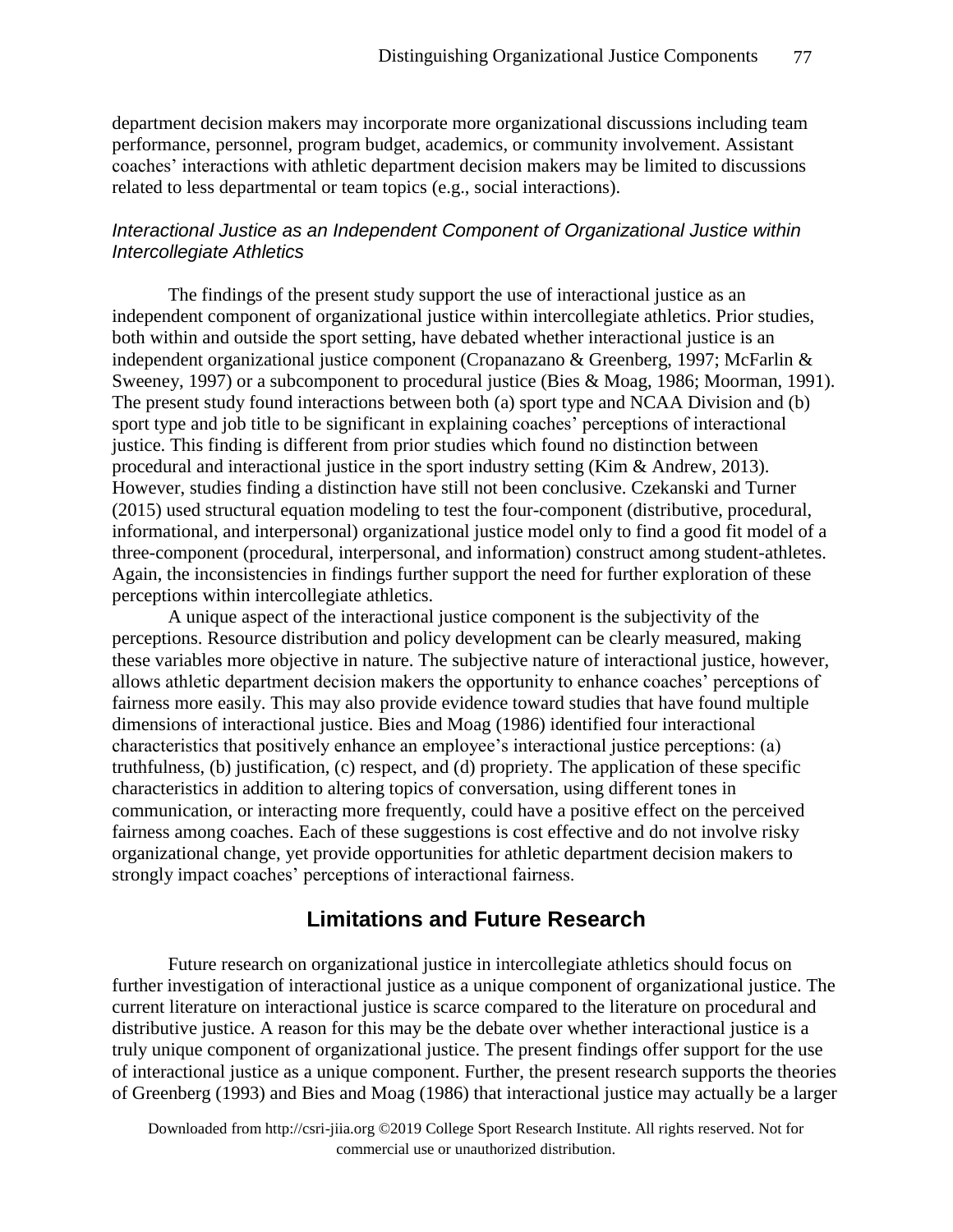component with several sub-components. Future research should take a similar approach to the literature on distributive justice (Hums & Chelladurai, 1994a) by examining potential subcomponents such as interpersonal and informational interactions. Colquitt (2001) and Kernan and Hanges (2002) developed and validated scales to measure informational and interpersonal justice. Data on sub-components of interactional justice could provide athletic department decision makers with a deeper understanding of how their interactions impact coaches' perceptions of fairness leading to a more collegial organizational environment, lower employee turnover, fewer errors in communication, stronger organizational commitment, and/or higher levels of job satisfaction.

The findings of the present study supported using revenue generation of sport programs as a means of defining sport type. Sport type interacted significantly with both NCAA Division and job title on coaches' perceptions of organizational justice components. Future studies should focus on further defining sport type based on revenue generation. However, a limitation to the present study was the narrow scope of sport programs analyzed and the traditional low survey response rate of intercollegiate coaches. While the selection of sport programs was purposeful to the present study, it did limit the generalizability of the findings. The use of men's basketball and football as revenue-generating sport programs does not apply across the entire NCAA. There are institutions which use other sport programs as revenue generators. Therefore, future studies could use a more individualistic application of revenue-generation to more accurately gather data related to fairness perceptions related to resource allocations. In order to improve upon the traditionally low response rates of intercollegiate coaches, more purposeful timing of surveying (data collection done specific to a sport program's season of play) and collaborations with the NCAA or conferences may garner more responses among intercollegiate coaches. Finally, a longitudinal approach of measuring perceptions of fairness can provide data on how the growing gap between revenue generating and non-revenue-generating sport programs might affect coaches' perceptions of organizational justice. A benefit to understanding this gap would be the opportunity to develop strategies to reduce the negative perceptions of fairness among coaches on non-revenue-generating sports.

Future studies should also incorporate women's teams. A limitation to the present study and current literature is the lack of exploration of the perceptions of coaches of women's teams or female coaches. While defining sport type by revenue generation limits the use of women's teams, some cases do exist where women's programs are a significant revenue generator for an athletic department (e.g. Tennessee women's basketball). Future research could provide a more comprehensive understanding of fairness perceptions among all coaches within an athletic department. Are there differences in fairness perceptions based on gender of the coach for female sports? Do similar interactions of NCAA Division and job title exist between male and female coaches for female sports on justice perceptions?

Finally, future studies should seek to examine the effects perceptions of fairness have on organizational behaviors. The bulk of literature on organizational justice within the sport setting has focused solely on gaining a perspective on fairness perceptions. This study, along with the prior literature, has established a broad enough understating of fairness perceptions that an examination of the effect these perceptions have on organizational behaviors like job satisfaction or organizational commitment can be explored. While a few studies have begun this exploration, there is an immense opportunity to explore these effects more in future studies (Colquitt et al., 2001; & Cohen-Charash & Spector, 2001; Whisenant, 2005; Jordan et al., 2007; Kim & Andrew, 2015). As the financial model of intercollegiate sport continues to grow in size and there is more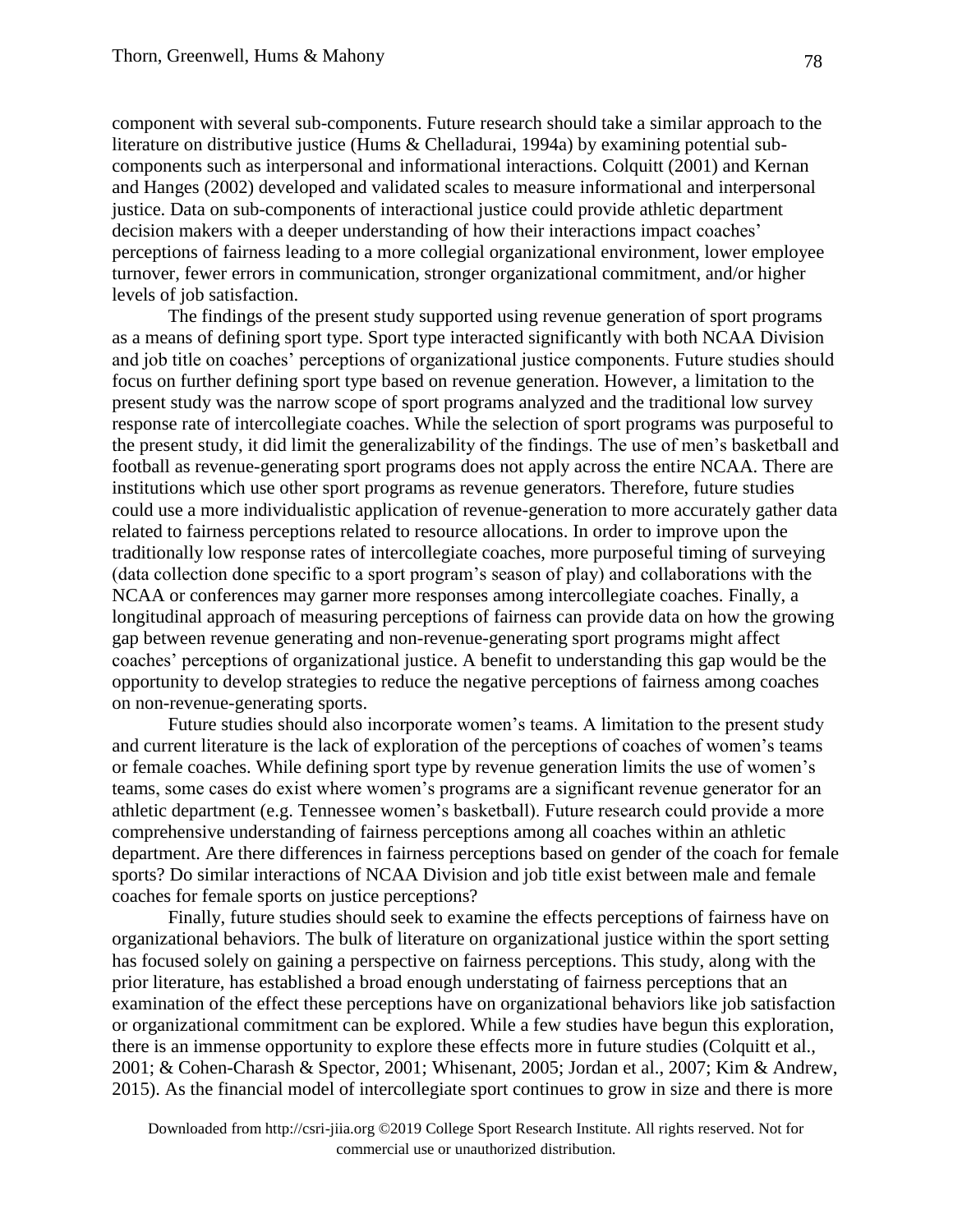emphasis on productivity and efficiency, athletic department decision makers could benefit from understanding these interactions among organizational justice components and organizational behaviors.

## **Conclusion**

The purpose of the present study was to examine the relationship among organizational justice components within the intercollegiate athletics setting. These findings contribute to the existing literature on organizational justice in the intercollegiate athletics setting by providing suggestions for practical application by athletic department decision makers, including: (a) focus on interactions with coaches, (b) develop a scoring or tracking system of organizational justice components, and (c) segment sports based on revenue generation. Finally, the present study provides three suggestions for future research: (a) expand the literature of interactional justice, (b) further define of sport type based on revenue generation, and (c) examine these variables in segments of the sport industry outside of intercollegiate athletics.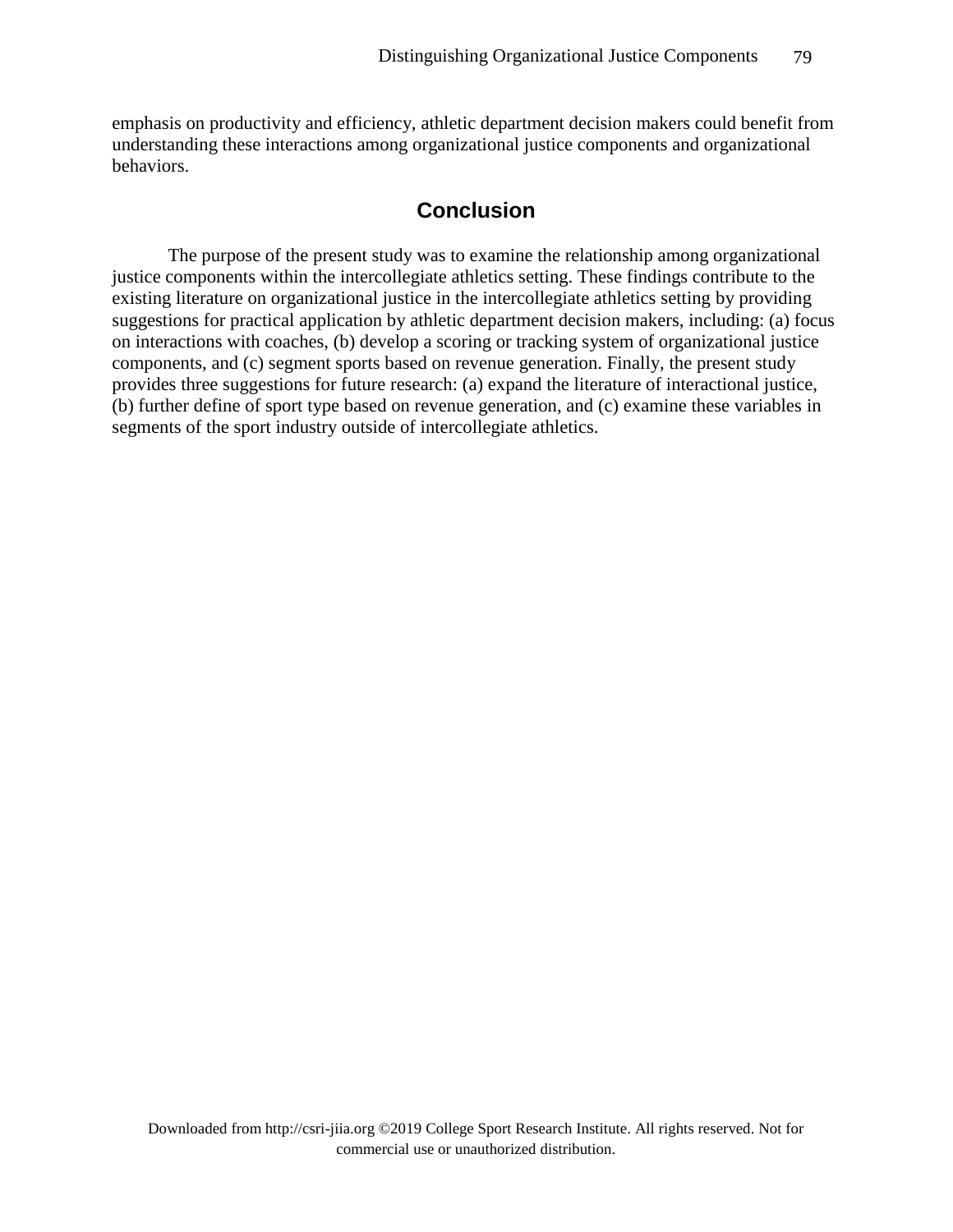## **References**

- Adams, J. S. (1963). Toward an understanding of inequity. *Journal of Abnormal and Social Psychology, 6*7, 422-36.
- Adams, J. S. (1965). Inequity in social exchange. In L. Berkowitz (Ed.), *Advances in experimental social psychology* (Vol. 2, pp. 267-299). New York: Academic Press.
- Bies, R. J., & Moag, J. S. (1986). Interactional justice: Communication criteria of fairness. In R. J. Lewicki, B. H. Sheppard, & B. H. Bazerman (Eds.), *Research on negotiation in organizations: Vol. 1,* 43-55. Greenwich, CT: JAI Press.
- Cohen-Charash, Y., & Spector, P. E. (2001). The role of justice in organizations: A metaanalysis. *Organizational Behavior and Human Decision Processes, 86,* 278-321.
- Colquitt, J. A., Conlon, D. E., Wesson, M. J., Porter, C. O. L. H., & Ng, K. Y. (2001). Justice at the millennium: A meta-analytic review of 25 years of organizational justice review. *Journal of Applied Psychology, 86,* 425-445.
- Cropanzano, R., & Greenberg, J. G. (1997). Progress in organizational justice: Tunneling through the maze. In C. L. cooper & I. T. Roberson (Eds.), *International review of industrial and organizaitonl psychology, 12,* 317-372. New York: John Wiley.
- Cropanzano, R., Prehar, C.A., & Chen, P. Y. (2002). Using social exchange theory to distinguish procedural from interactional justice. *Group & Organization Management, 27*(3), 324- 351.
- Cropanzano, R. & Randall, M. L. (1993). Injustice and work behavior: A historical review. In R. Cropanzano (Ed.) *Justice in the workplace: Approaching fairness in human resources management* (pp.1-20). Hillsdale, NJ: Erlbaum.
- Czekanski A. W. & Turner, B. A. (2015). Just exchange in Intercollegiate Athletics. *Journal of Issues in Intercollegiate Athletics, 8,*139-161.
- Deutsch, M. (1975). Equity, equality, and need: What determines which value will be used as the basis of distributive justice? *Journal of Social Issues, 31,* 137-49.
- Dillman, D. A. (2000). *Mail and internet surveys: The tailored design method* (2<sup>nd</sup> ed.). New York: John Wiley & Sons, Inc.
- EADA. (2017). The equity in athletics data analysis cutting tool. Retrieved from https://ope.ed.gov/athletics/#/
- Greenberg, J. G. (1990). Organizational justice: Yesterday, today, and tomorrow. *Journal of Management, 16,* 399-432.
- Greenberg, J. G. (1993). The social side of fairness: Interpersonal and informational classes of organizational justice. In R. Cropanzano (Ed.), *Justice in the workplace: Approaching fairness in human resource management* (79-103). Hillsdale, NJ: Lawrence Erlbaum Associates.
- Greenberg, J. G., & Colquitt, J. A.(2005). *Handbook of organizational justice*. New Jersey: Lawrence Erlbaum Associates, Publishers.
- Hums, M. A., & Chelladurai, P. (1994a). Distributive justice in intercollegiate athletics: Development of an instrument. *Journal of Sport Management 8 (3)*, 190-99.
- Hums, M. A., & Chlladurai, P. (1994b). Distributive justice in intercollegiate athletics: The views of NCAA coaches and administrators. *Journal of Sport Management 8*, 200-17.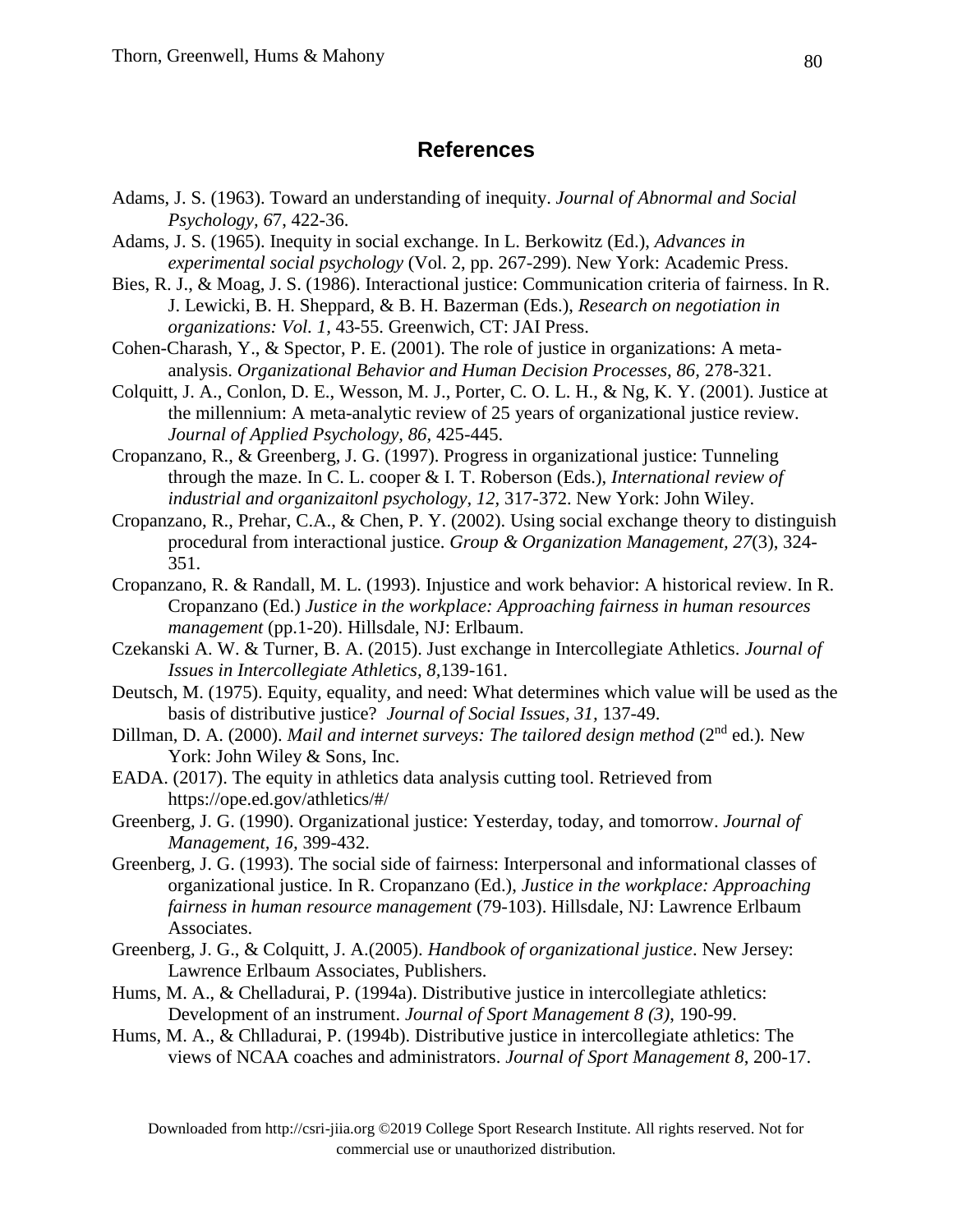- Jordan, J. (2001). *The relationship between organizational justice and job satisfaction: An examination of NCAA basketball coaches*. Unpublished doctoral dissertation, The Ohio State University, Columbus, OH.
- Jordan, J. S., Gillentine, J. A., & Hunt, B. P. (2004). The influence of fairness: The application of organizational justice in a team sport setting. *International Sports Journal, 8,* 139-49.
- Kernan, M. C. & Hanges, P. J. (2002). Survivor reactions to reorganization: Antecedents and consequences of procedural, interpersonal, and informational justice. Journal of Applied Psychology, 87, 916-928.
- Kim, S. (2017). Perceived organizational support as a mediator between distributive justice and sports referees' job satisfaction and career commitment. *Annals of Leisure Research, 20*(2), 169-187.
- Kim, S. & Andrew, D. P. (2015). Relationship between organizational justice and coaches' attitudinal outcomes in intercollegiate sports. *International Journal of Sports Science & Coaching, 10*(2-3), 305-337.
- Kim, S. & Andrew, D. P. (2013). Organizational justice in intercollegiate athletics: Perceptions of coaches. *Sport Management Review, 16*(2), 200-210.
- Kim, S., Andrew, D., Mahony, D.F., & Hums, M.A. (2008). Outcomes of distributive justice perceptions in intercollegiate athletics. *International Journal of Sport Management, 9*(4).
- Kim, M.; Kim, A. C. H.; Newman, J. I.; Ferris, G. R.; & Perrewè, P. L. (in press). The antecedents and consequences of positive organizational behavior: The role of psychological capital for promoting employee well-being in sport organizations. *Sport Management Review*.
- Mahony, D. A., Hums, M. A., Andrew, D. P., & Dittmore, S. W. (2010). Organizational justice in sport. *Sport Management Review, 13*(2), 91-105.
- Mahony, D. A., Hums, M. A., & Riemer, H. A. (2002). Distributive justice in intercollegiate athletics: Perceptions of athletic directors and athletic board chairs. *Journal of Sport Management 16 (4)*, 331-55.
- Mahony, D. F., Hums, M. A., & Riemer, H. A. (2005). Bases for determine need: Perspectives of intercollegiate athletic directors and athletic board chairs. *Journal of Sport Management, 19 (2),* 170-192.
- Mahony, D. F., & Pastore, D. (1998). Distributive justice: An examination of participation opportunities, revenues, and expenses at NCAA institutions 1973-1993. *Journal of Sport and Social Issues 22*, 127-52.
- Mahony, D. F., Riemer, H. A., Breeding, J. L., & Hums, M. A. (2006). Organizational justice in sport organizations: Perceptions of college athletes and other college students. *Journal of Sport Management 20*, 159 – 89.
- McFarlin, D. B., & Sweeney, P. D (1997). Process and outcome: Gender differences in the assessment of justice. *Journal of Organizational Behavior, 18,* 83-99.
- Moorman, R. H. (1991). Relationship between organizational justice and organizational citizenship behaviors: Do fairness perceptions influence employee citizenship? *Journal of Applied Psychology, 76,* 845-55.
- NCAA. (2018). NCAA Sports Sponsorship and Participation Rates Database. Retrieved from http://www.ncaa.org/about/resources/research/ncaa-sports-sponsorship-and-participationrates-database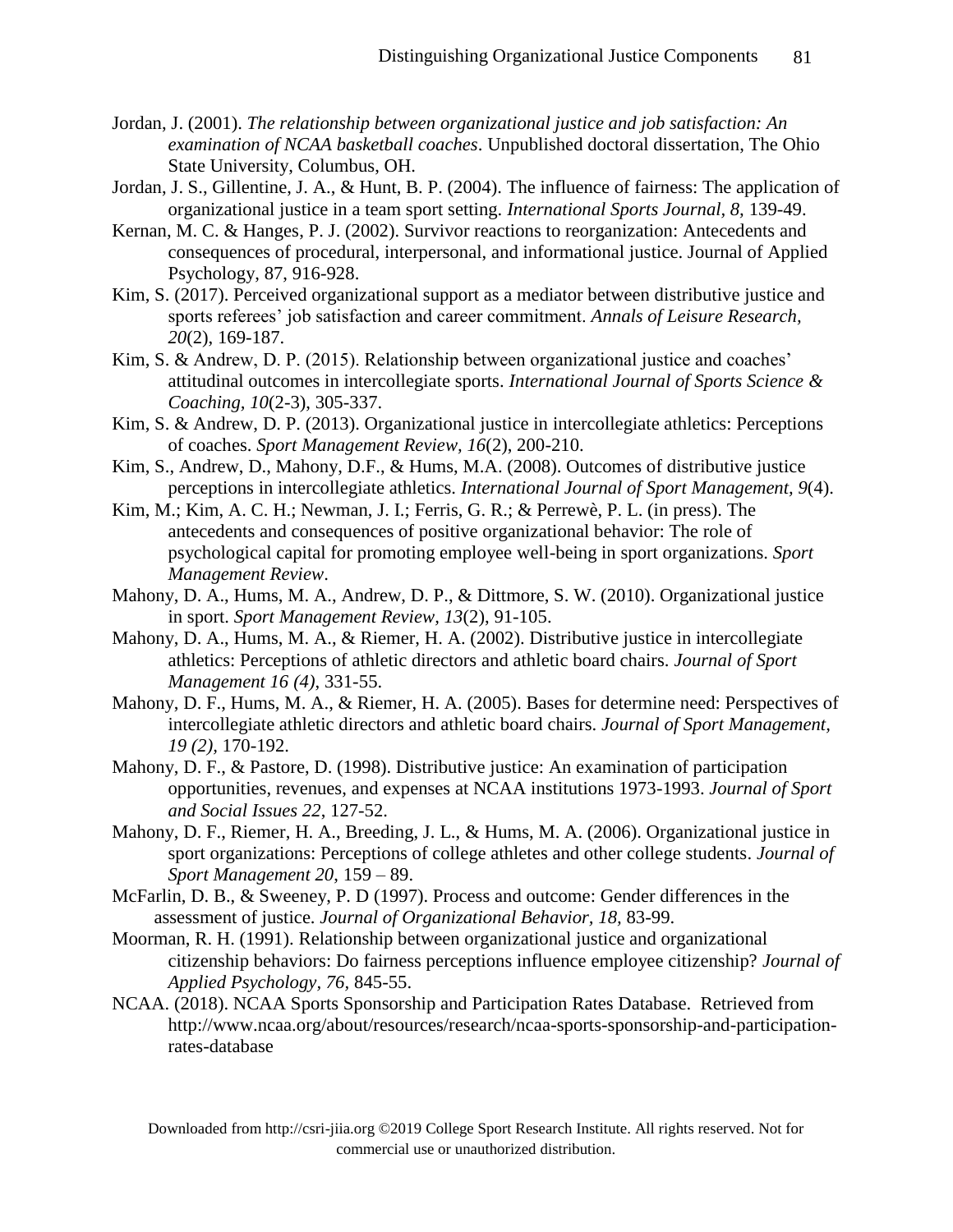- NCAA. (2017a). Revenues and expenses: 2004-2016. Retrieved from http://www.ncaa.org/sites/default/files/2017RES\_D1- RevExp\_Entire\_2017\_Final\_20180123.pdf
- NCAA. (2017b). What does Division III have to offer?. Retrieved from http://www.ncaa.org/governance/what-does-division-iii-have-offer
- Nunnally, J. C. & Bernstein, I. H. (1994). *Psychometric theory* (3rd ed.) New York, NY: McGraw-Hill.
- Patrick, I. S. C., Mahony, D. F., & Petrosko, J. M. (2008). Distributive justice in intercollegiate athletics: An examination of equality, revenue production, and need. *Journal of Sport Management, 22,* 165-84.
- Rahim, M., Magner, N., & Shapiro, D. (2000). Do justice perceptions influence styles of handling conflict with supervisors?: What justice perceptions, precisely? *The International Journal of Conflict Management, 11*, 9-13.
- Thibaut, J., & Walker, L. (1975). *Procedural justice: A psychological analysis.* Hillsdale, NJ: Erlbaum.
- Tornblom, K. Y., & Jonsson, D. S. (1985). Subrules of the equality and contribution principles: Their perceived fairness in distribution and retribution. *Social Psychology Quarterly, 48*, 249-61.
- Tornblom, K. Y., & Jonsson, D. S. (1987). Distribution vs. retribution: The perceived justice of the contribution and equality principles for cooperative and competitive relationships. *Acta Sociologica, 30*, 25-52.
- USA Today. (2017). USA Today Sports college sports financial database 2015-16. Retrieved from http://sports.usatoday.com/ncaa/finances/
- Whisenant, W. (2005). Organizational justice and commitment in interscholastic sports. *Sport, Education and Society, 10,* 343-357.
- Whisenant, W., & Jordan, J. S. (2006). Organizational justice and team performance in interscholastic athletics. *Applied Research in Coaching and Athletics Annual, 21,* 55-82.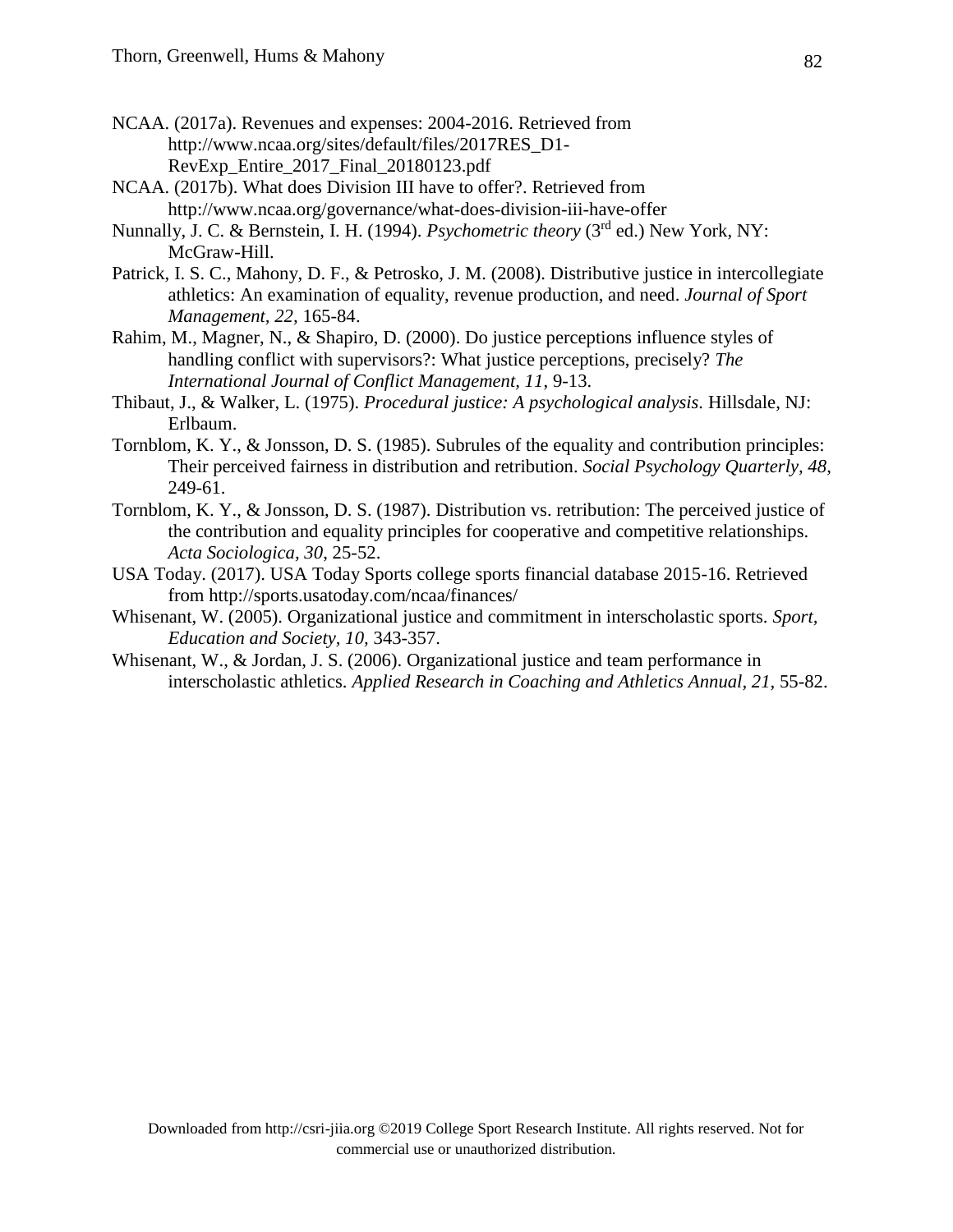# **Tables**

| $\overline{\phantom{a}}$ | Sport           |            |           |       |
|--------------------------|-----------------|------------|-----------|-------|
| <b>Coaching Position</b> | <b>Baseball</b> | Basketball | Wrestling | Total |
| Head coaches             |                 |            |           |       |
| Division I               | 8               |            | 15        | 30    |
| Division III             | 17              | 12         | 34        | 63    |
| Assistant coaches        |                 |            |           |       |
| Division I               | 23              | 26         | 30        | 79    |
| Division III             | 25              | 31         | 5         | 61    |
| Total                    | 73              | 76         | 84        | 233   |

#### Table 1 *Population Cell Sizes of Respondents for the Present Study*

#### Table 2

*Perceptions of fairness by Sport, Division, and Position*

|                                  | Distributive Justice | <b>Interactional Justice</b> | <b>Procedural Justice</b> |
|----------------------------------|----------------------|------------------------------|---------------------------|
|                                  | M(SD)                | M(SD)                        | M(SD)                     |
| Perceptions of fairness by Sport |                      |                              |                           |
| Baseball                         | 4.11(1.56)           | 5.65(1.39)                   | 4.75(1.20)                |
| Men's Basketball                 | 4.22(1.70)           | 5.74(1.45)                   | 4.66(1.29)                |
| Wrestling                        | 3.88(1.54)           | 5.57(1.60)                   | 4.44(1.39)                |
| <b>Division</b>                  |                      |                              |                           |
| Division I                       | 4.11(1.63)           | 5.64(1.42)                   | 4.68(1.27)                |
| Division III                     | 4.02(1.57)           | 5.66(1.54)                   | 4.55(1.34)                |
| Position                         |                      |                              |                           |
| <b>Head Coach</b>                | 4.12(1.59)           | 5.51(1.66)                   | 4.50(1.46)                |
| <b>Assistant Coach</b>           | 4.02(1.60)           | 5.74(1.36)                   | 4.68(1.19)                |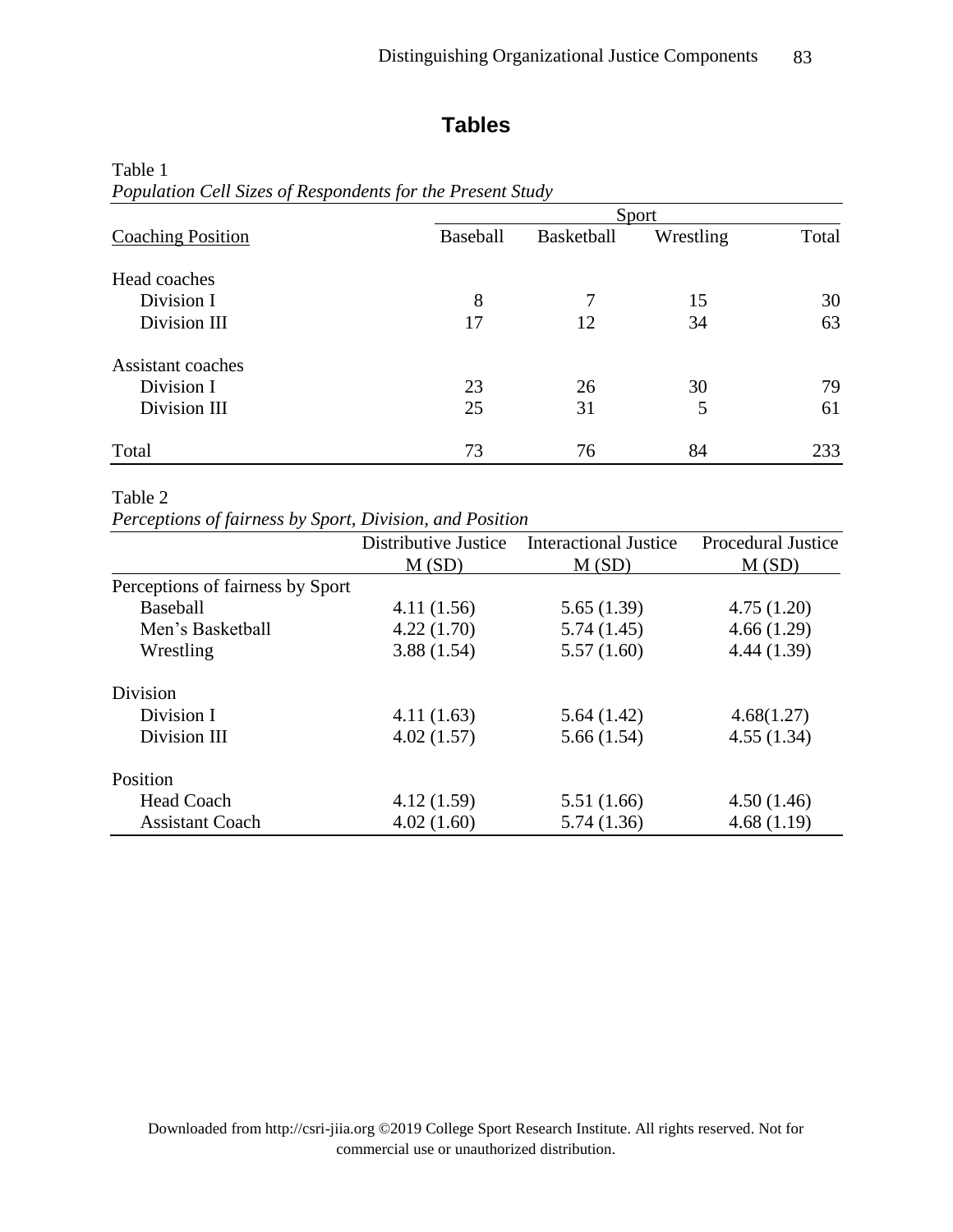|                                    |            | Distributive Justice** Interactional Justice* Procedural Justice** |            |
|------------------------------------|------------|--------------------------------------------------------------------|------------|
|                                    | M(SD)      | M(SD)                                                              | M(SD)      |
| Perceptions of fairness            |            |                                                                    |            |
| <b>Division I Baseball</b>         | 4.19(1.59) | 5.18(1.74)                                                         | 4.80(1.34) |
| Division III Baseball              | 4.05(1.55) | 6.00(.94)                                                          | 4.71(1.10) |
| Division I Men's Basketball        | 4.71(1.73) | 6.06(.99)                                                          | 5.04(1.11) |
| Division III Men's Basketball      | 3.84(1.59) | 5.49(1.70)                                                         | 4.38(1.37) |
| Division I Wrestling               | 3.61(1.44) | 5.66(1.38)                                                         | 4.35(1.26) |
| Division III Wrestling             | 4.20(1.57) | 5.47(1.84)                                                         | 4.55(1.54) |
| Note, Computed using alpha $= .05$ |            |                                                                    |            |

| Table 3                                          |  |
|--------------------------------------------------|--|
| Perceptions of fairness by Sport Type x Division |  |

Note. Computed using alpha = .05  $*p<.05$   $*p<.01$ 

#### Table 4

*Perceptions of fairness by Sport Type x Job Title*

|                                                                                                                                                                                                                                                                                                                                              |            | Distributive Justice Interactional Justice** | Procedural Justice |
|----------------------------------------------------------------------------------------------------------------------------------------------------------------------------------------------------------------------------------------------------------------------------------------------------------------------------------------------|------------|----------------------------------------------|--------------------|
|                                                                                                                                                                                                                                                                                                                                              | M(SD)      | M(SD)                                        | M(SD)              |
| Perceptions of fairness                                                                                                                                                                                                                                                                                                                      |            |                                              |                    |
| <b>Baseball Head Coaches</b>                                                                                                                                                                                                                                                                                                                 | 3.99(1.65) | 6.14(.92)                                    | 4.82(1.29)         |
| <b>Baseball Assistant Coaches</b>                                                                                                                                                                                                                                                                                                            | 4.17(1.52) | 5.40(1.53)                                   | 4.71(1.16)         |
| Men's Basketball Head Coaches                                                                                                                                                                                                                                                                                                                | 4.42(1.78) | 5.35(1.66)                                   | 4.33(1.56)         |
| Men's Basketball Assistant Coaches 4.15 (1.68)                                                                                                                                                                                                                                                                                               |            | 5.86(1.37)                                   | 4.77(1.19)         |
| <b>Wrestling Head Coaches</b>                                                                                                                                                                                                                                                                                                                | 4.07(1.50) | 5.24(1.88)                                   | 4.41(1.51)         |
| <b>Wrestling Assistant Coaches</b>                                                                                                                                                                                                                                                                                                           | 3.62(1.57) | 6.03(.96)                                    | 4.48(1.23)         |
| $\mathbf{M}$ $\alpha$ $\mathbf{M}$ $\mathbf{N}$ $\mathbf{N}$ $\mathbf{N}$ $\mathbf{N}$ $\mathbf{N}$ $\mathbf{N}$ $\mathbf{N}$ $\mathbf{N}$ $\mathbf{N}$ $\mathbf{N}$ $\mathbf{N}$ $\mathbf{N}$ $\mathbf{N}$ $\mathbf{N}$ $\mathbf{N}$ $\mathbf{N}$ $\mathbf{N}$ $\mathbf{N}$ $\mathbf{N}$ $\mathbf{N}$ $\mathbf{N}$ $\mathbf{N}$<br>$\Omega$ |            |                                              |                    |

Note. Computed using alpha = .05

\*p<.05 \*\*p<.01

## Table 5

*Perceptions of fairness by Title x NCAA Division*

| $\cdot$                             |                      |                              |                            |
|-------------------------------------|----------------------|------------------------------|----------------------------|
|                                     | Distributive Justice | <b>Interactional Justice</b> | <b>Procedural Justice</b>  |
|                                     | M(SD)                | M(SD)                        | M(SD)                      |
| Perceptions of fairness             |                      |                              |                            |
| <b>Division I Head Coaches</b>      | 4.34(1.68)           | 5.57(1.54)                   | $4.82(1.35)*$              |
| <b>Division I Assistant Coaches</b> | 4.02(1.61)           | 5.67(1.39)                   | 4.63 $(1.24)$ <sup>*</sup> |
| Division III Head Coaches           | 4.01(1.55)           | 5.48(1.73)                   | 4.35(1.50)                 |
| Division III Assistant Coaches      | 4.03(1.61)           | 5.84(1.32)                   | 4.74(1.12)                 |
| Note. Computed using $alpha = .05$  |                      |                              |                            |

\*p<.05 \*\*p<.01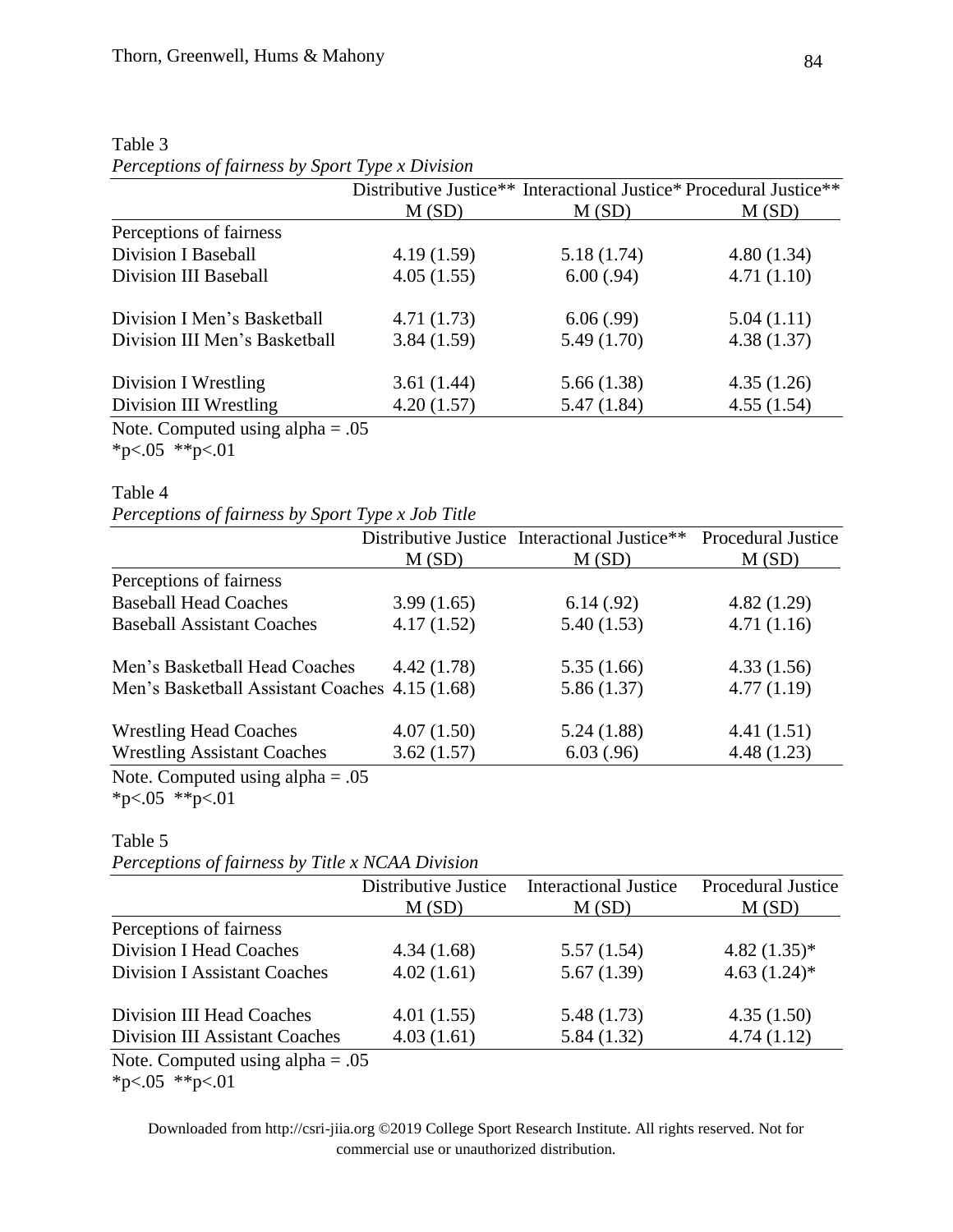# **Figures**